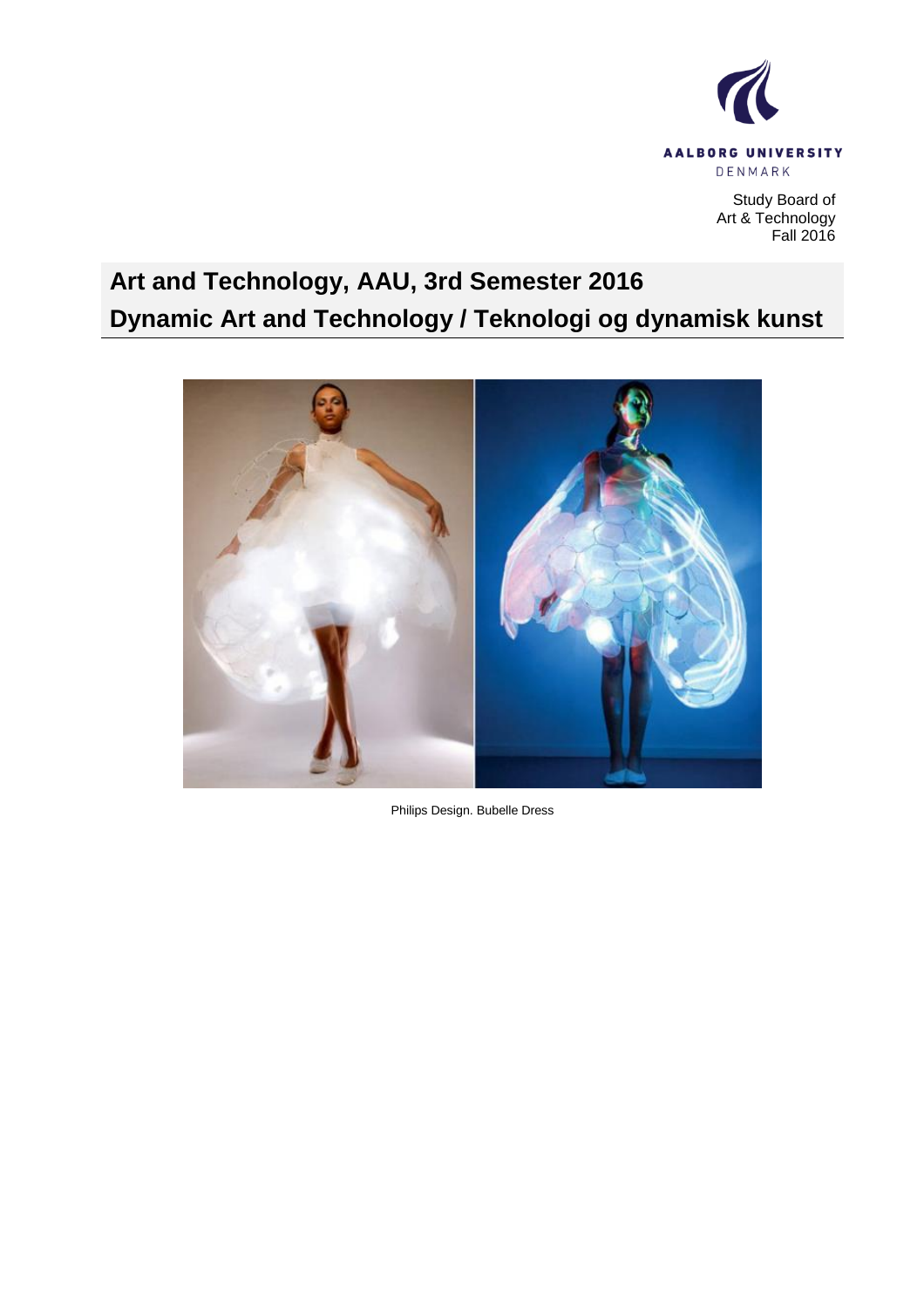# **Semester details**

| School           | CAT                                                                                      |
|------------------|------------------------------------------------------------------------------------------|
| Study board      | ArT & Technology                                                                         |
| Study regulation | BA Study Program in Art & Technology, The Faculty of Humanities, AAU,<br>September 2015. |

# **Semester Theme**

# **Wearability**

For this year's edition of Dynamic Art and Technology, the theme is "Wearability". Clothes are one of the few goods people interact with from the very first day of their life onwards. The style and amount of clothes worn is often based on the social and geographic background, but it also serves different physical purposes. While they can be used as a protection from weather or different surfaces, their most unique trait is that they can also be used to express one"s personality, mood, attitude or current feelings. What we wear and also how we wear it depends on how we feel, what we want to do on a day, and on external circumstances like the weather or the people who surround us. Projects should extend the idea of clothing by giving expressiveness to clothes and building interactive, technology enhanced clothing experiences. These can be either general purpose, for special events (e.g. Aalborg Karneval) or for special locations (e.g. amusement parks).

Students are meant to design and implement and interplay of wearable technology and fashion design. Not only does the technological side have to provide a dynamic and reactive aspect but the overall design needs to be fashionable in the sense that it should be attentive to style and expression. The final implemented prototype needs to be wearable and mobile.

Each group must work in close communication with their supervisor, with the idea to exhibit a poster of the intended design and a prototype version of the performative clothing experience (at Rendsburggade 14, 9000 Aalborg). As part of the yearly ArT exhibition the students should additionally organize a fashion show across all groups.

# **Semester Project Deliverables**

This semester, students will be divided into groups of four to five students and each group will work on a single project with the goal of creating an interactive wearable art installation and/or performance to be included in the end-of-semester exhibition.

The project reports will present your research in a particular area of investigation. They should clearly present the motivation, design, implementation, and analysis of the artwork. The report should include the following sections:

# **ABSTRACT**

A short paragraph summarizing the main aspects of the investigation---context, problem, results, and insights.

#### **INTRODUCTION**

This is where you set the context for your work. What is the big picture? What is the motivation for investigating this area?

#### **PROBLEM STATEMENT**

Here you concisely state what the problem is you are investigating. You may also present a hypothesis to be supported or rejected through your own experiments.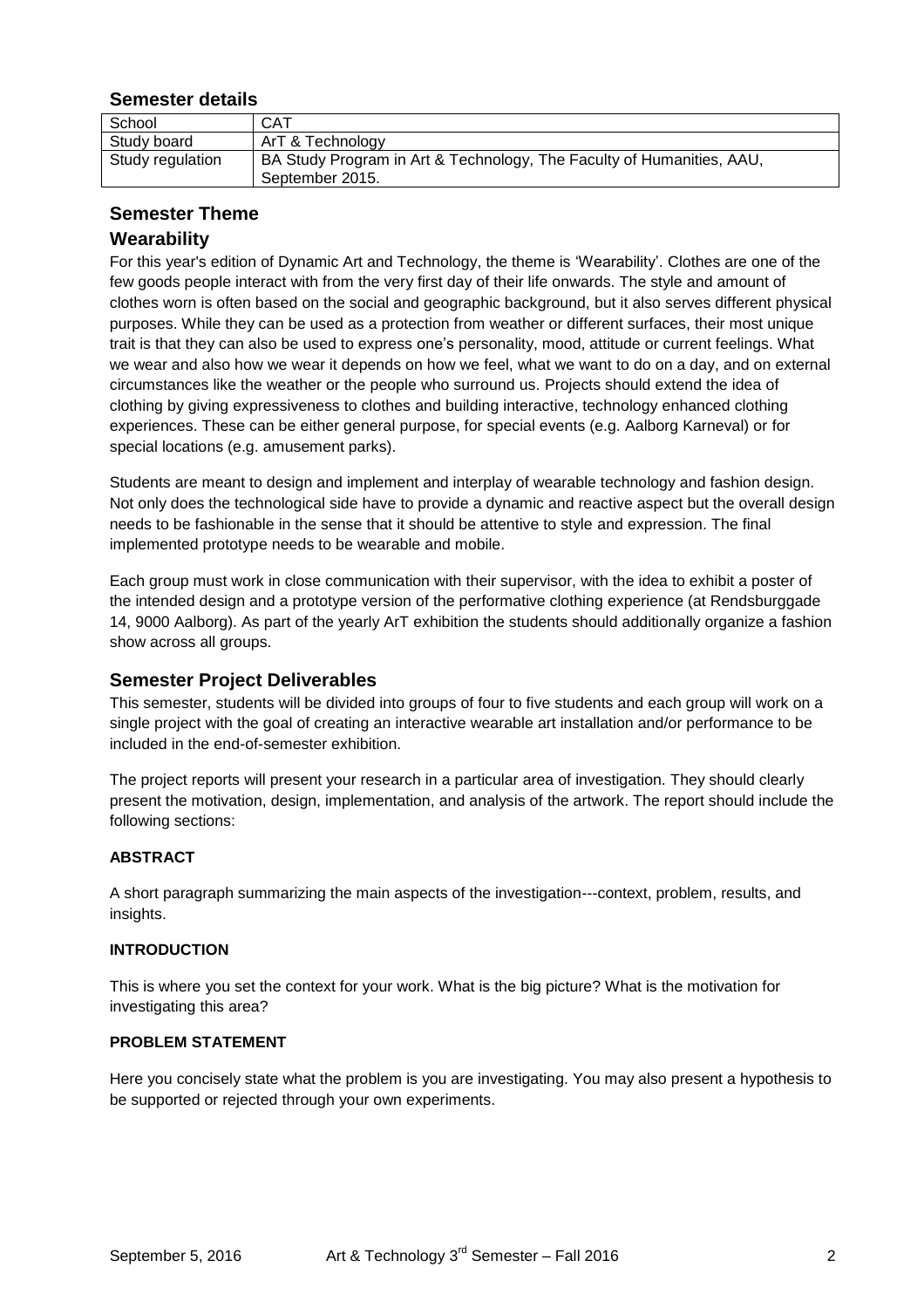#### **BACKGROUND**

This should contain previous work in the area you are investigating. This is of major importance in conducting any type of research, academic or otherwise. You should clearly identify antecedents and point out both the importance and shortcomings of each in relation to your own work. Always reference refutable sources (i.e., peer-reviewed journals, books, etc.) and, when possible, primary sources (i.e., the original author of the work) to avoid misinformation. Google and Wikipedia are okay only as starting points.

#### **DESIGN**

Here is where you outline your process of creation and the decisions you made along the way. Elaborate on and justify your artistic, aesthetic, and technical choices. Describe your experiment design and any methods you may have used.

#### **IMPLEMENTATION**

How was the final work constructed? Include overall system diagrams and exhibition arrangement. Detail the most important aspects of the implementation and place the rest in the appendix. One should be able to fully and unambiguously re-create your artwork based on the information in this section.

#### **ANALYSIS**

Was your work successful? Support this with experimental data. If you made an initial hypothesis, do your observations support or reject it?

#### **FUTURE WORK**

Is there anything you could have done better? How? If you were to develop this project more, what would you work on next?

#### **CONCLUSION**

This is where you bring it all together. It is NOT simply a summary of what you have done---that is supplied by the abstract. You should connect all the dots and synthesize new insights here. What can others learn from this?

#### **BIBLIOGRAPHY**

List of references following the Harvard referencing style.

#### **APPENDIX**

Include all data produced during your investigation. This can include experimentation/observation logs, transcriptions of interviews, survey data, source code, etc. Note that the main text can reference the information in this section.

All figures, tables, and images in the report must be labeled with a brief description and cited in the main text. You are also required to make a video documentation of the final artifact and hand it in with the report.

Three hard copies of the project report must be produced (one for the examiner, one for the censor and one for the department secretary and archiving purposes). The video and any other relevant digital media (e.g., images, sounds) should be provided on a CD/DVD and submitted with the printed report in a pocket inside the back cover.

All material in the report that is not the original creation of the students in the group must be properly acknowledged by using the Harvard referencing style. Failure to do this will be considered plagiarism and will lead to immediate failure and possibly also to expulsion from the program.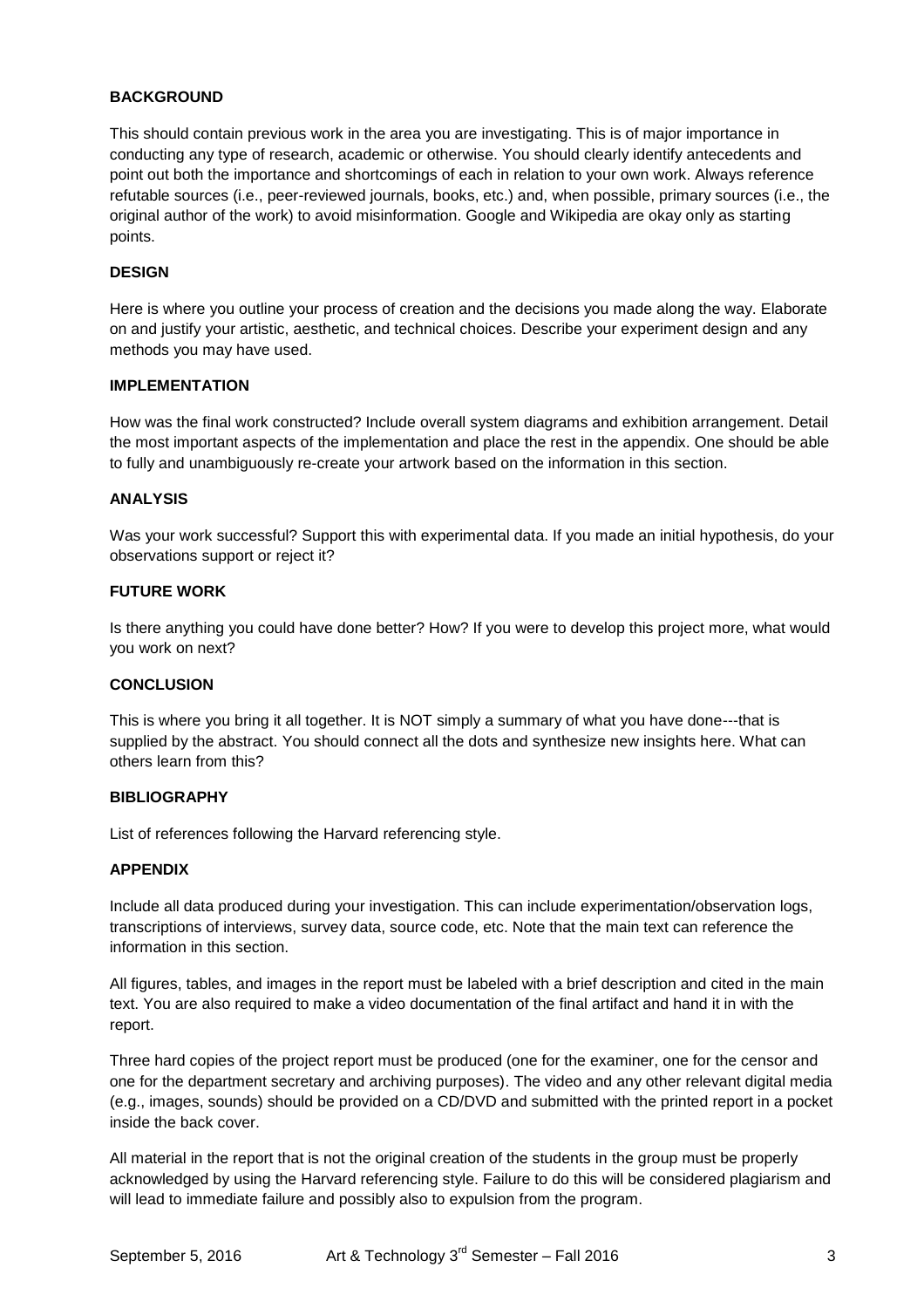# **Semester coordinator:**

Markus Löchtefeld

## **Secretary:**

Anne Nielsen

## **Supervisors:**

Ann Morrison, Markus Löchtefeld

# **Overview of the modules**

## **Module 8: Dynamic Art and Technology (15 ECTS)**

- Artistic and Academic Methodology III (Affective Design)
- Digital Representation II (Rapid Prototyping)
- Programming II

Coordinator:

Markus Löchtefeld

Teaching staff:

Ann Morrison, Markus Löchtefeld, Ståle Stenslie

## **Module 9: Programming Interactive Systems (5 ECTS)**

• Programming III Coordinator:

Markus Löchtefeld

Teaching staff:

Markus Löchtefeld

# **Module 10: Art and Technology Concept Design (5 ECTS)**

- Method Design and Analysis
- Concept Design and Diagrams

Coordinator:

Ståle Stenslie

Teaching staff:

Ståle Stenslie

#### **Module 11: Art in Context I – Art Theory (5 ECTS)**

• Theory of Art and Aesthetics

Coordinator:

Line Marie Bruun Jespersen

Teaching staff:

Line Marie Bruun Jespersen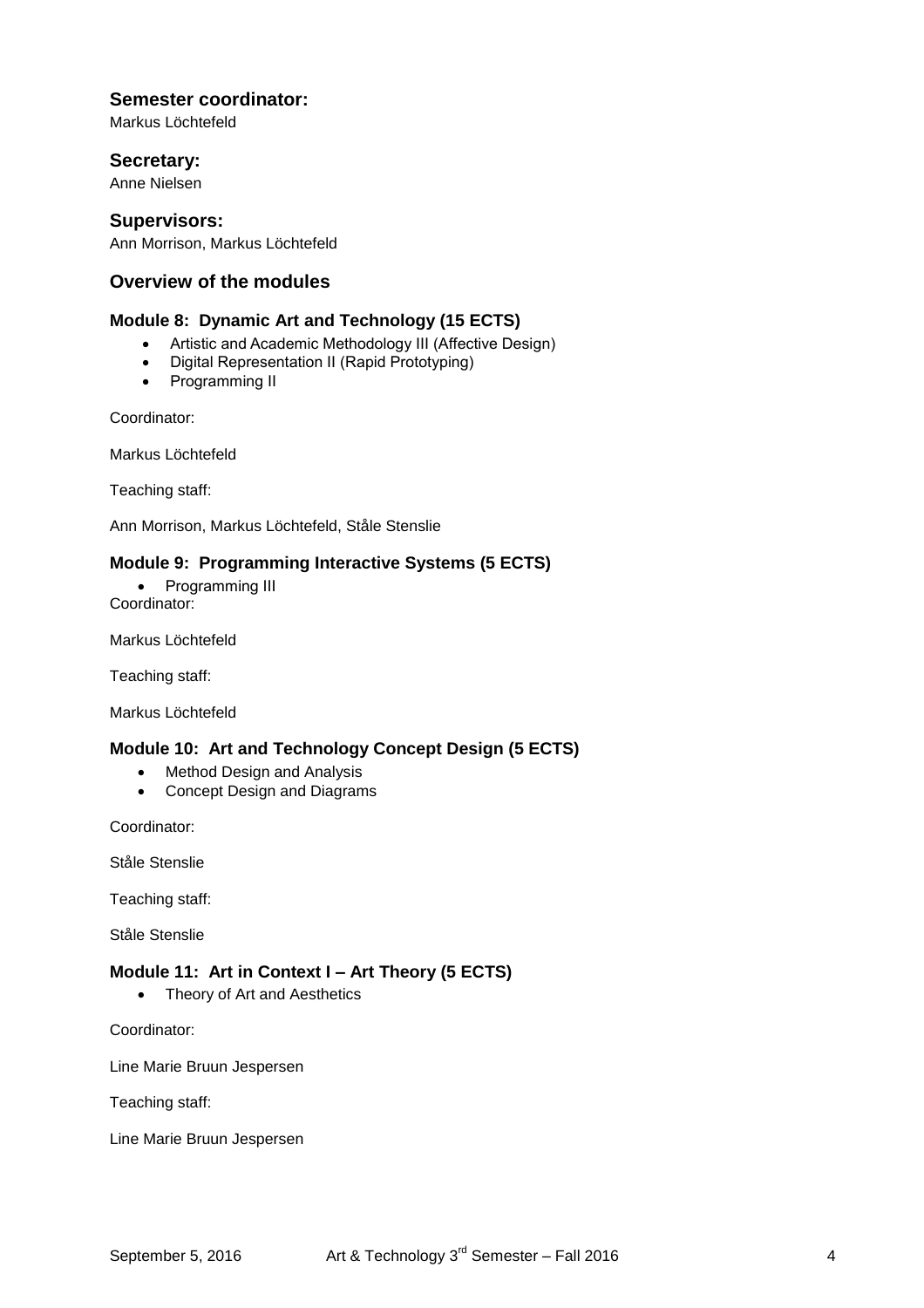# **Contact:**

Anne Nielsen (KOM) [amn@hum.aau.dk](mailto:amn@hum.aau.dk) +45 9940 9919

Markus Löchtefeld (MT) [mloc@create.aau.dk](mailto:mloc@create.aau.dk) +45 5162 0017

Ann Morrison (MT) [morrison@create.aau.dk](mailto:morrison@create.aau.dk) +45 9940 7452

Line Marie Bruun Jespersen (KOM) [linebruun@hum.aau.dk](mailto:linebruun@hum.aau.dk) +45 2128 0047

Ståle Stenslie (KOM) [stenslie@hum.aau.dk](mailto:stenslie@hum.aau.dk) +47 9056 2963

# **Departments:**

| KOM  | Department of Communication and Psychology                                        |
|------|-----------------------------------------------------------------------------------|
| AD   | Department of Architecture, Design and Media Technology (Architecture and Design) |
| мт   | Department of Architecture, Design and Media Technology (Media Technology)        |
| BYG  | Department of Civil Engineering                                                   |
| PLAN | Department of Development and Planning                                            |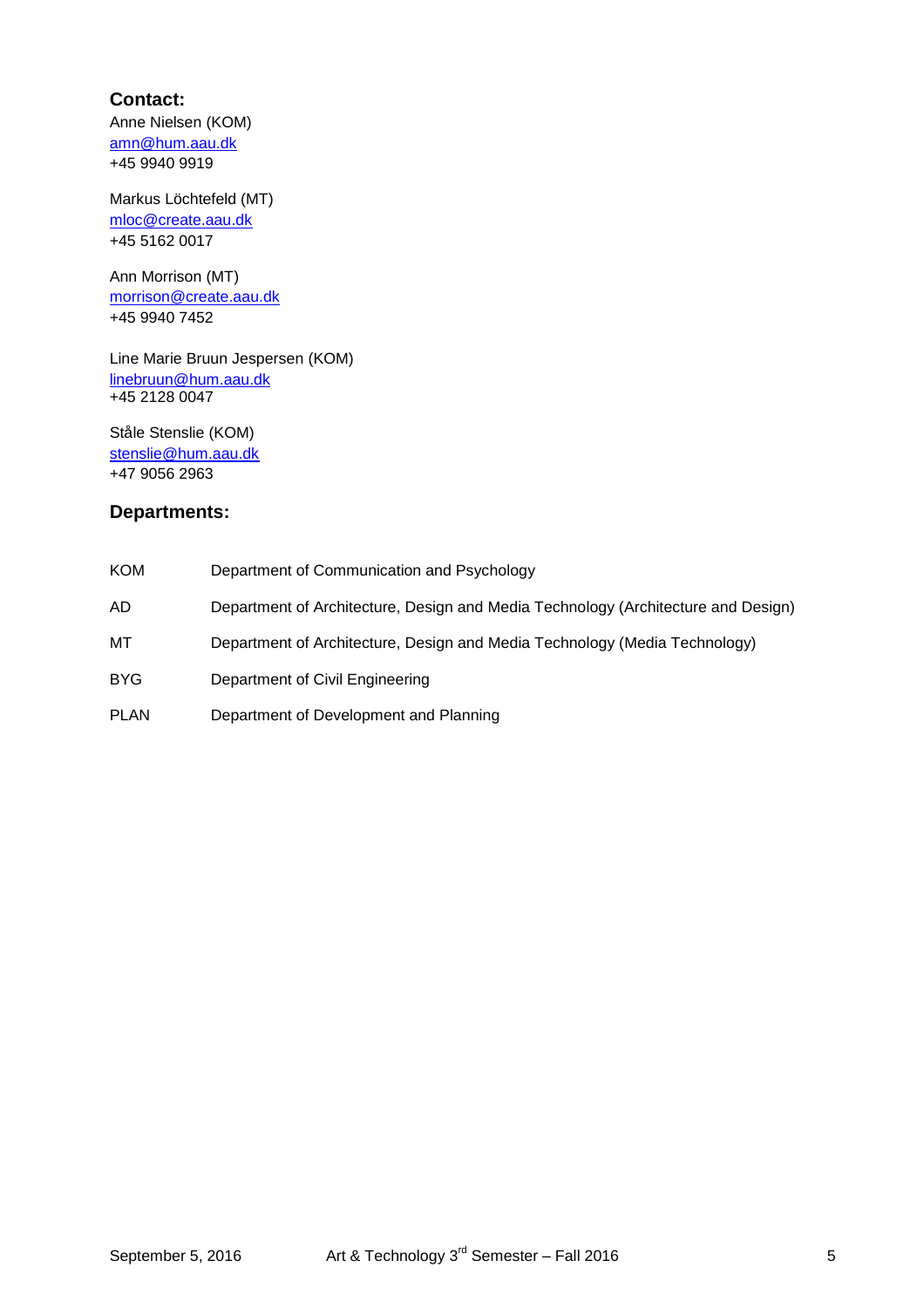# **Module 8: Dynamic Art and Technology (Teknologi og dynamiske kunst) (15 ECTS) HSA330021H**

**Location:**

ArT3

**Study Board:** Art & Technology

# **Module coordinator:**

Markus Löchtefeld

# **Method of work and language:**

Method of working: Group and project work. English

# **Module contents:**

Module contents: The basis of this module is human perception of movements and transitions, both physical and emotional. Students will work with principles of creation for time-based artefacts, and the experience of artefacts expressing temporal, spatial, and affective transitions. A variety of media technologies and engineered solutions will be tested and applied in the creation of products, artefacts and installations in the project unit, including mechanical and electronic alternatives of creating and controlling movement, position in space and autonomous motion.

During the semester, students work theoretically and experimentally with projects that challenge their creative and technical skills and produce artistic effects focused on different types of interaction between humans and machines.

# **Courses:**

In connection with the module, courses may be offered within the following areas:

- Artistic and Academic Methodology III (Affective Design)
- **•** Sensor Networks
- Digital Representation II (Rapid Prototyping)
- Programming II

# **Objectives:**

The objective of Module 8: Dynamic Art and Technology is to introduce students to basic problem areas and solutions regarding the creation of products, artefacts, performances and installations, which results in the expression of transitions both physically and emotionally

# **Learning objectives:**

During this module students should acquire:

# Basic **knowledge** about

- artistic works supported by technologies expressing physical and emotional transition
- the creation and perception of artefacts expressing physical and emotional transition
- a variety of mechanical and electronic technologies used in dynamic art contexts
- artistic expression using media technologies for the production of real-time interactivity
- academic and artistic methods and tools to be used when working with design and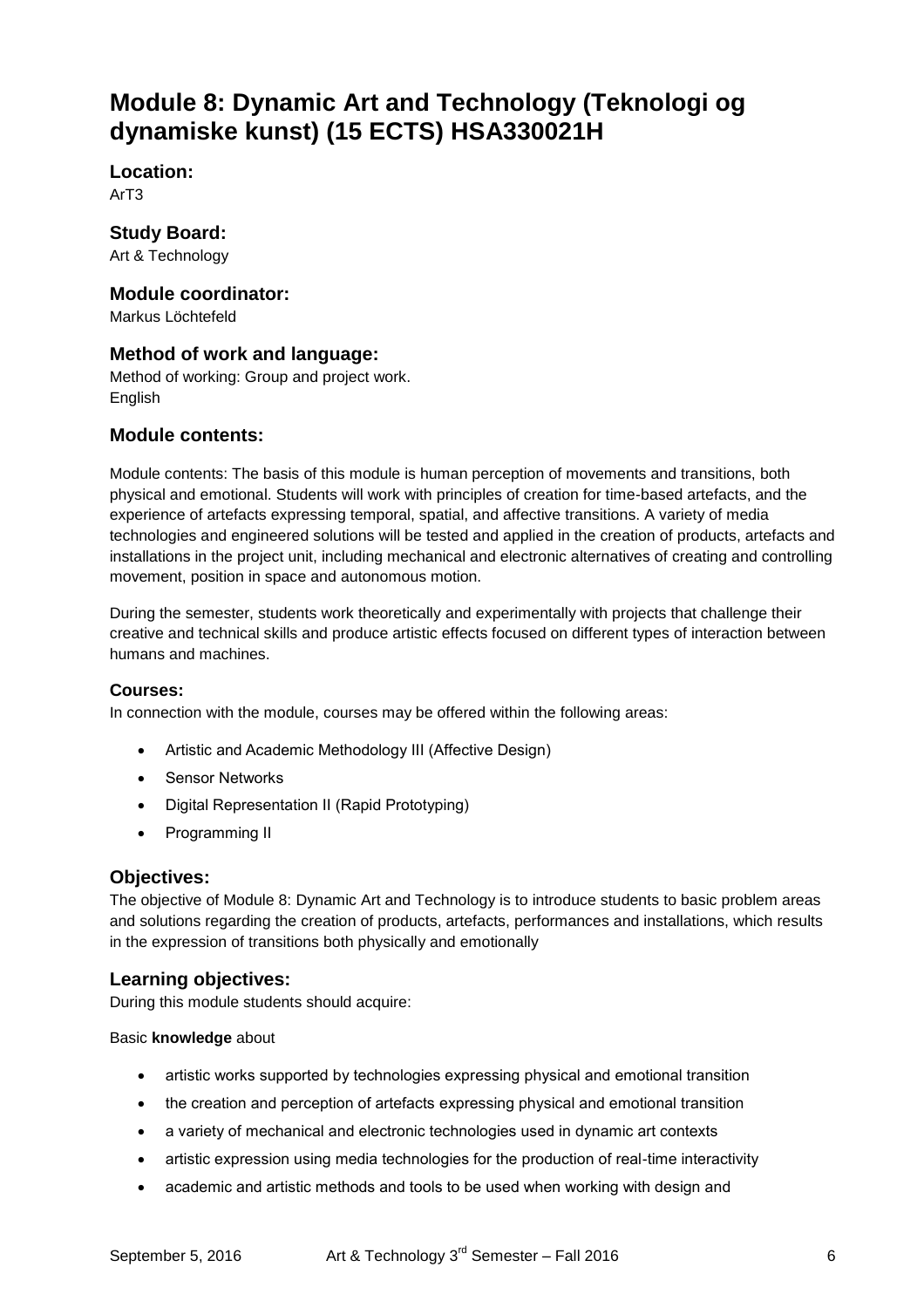implementation of artefacts or installations that express or trigger physical and emotional movement

#### **Skills** in

- identifying and formulating an art problem within the semester theme
- analyzing an artistic problem and developing alternative concepts for the defined problem
- motivating the application of certain technologies in connection with the design of installations expressing transitions
- identifying, developing and describing the interaction between form, choice of materials and technological solutions with a view to achieving a clear aesthetic expression and performance
- applying academic and artistic methodologies, in regard to interaction between technology, choice of materials, aesthetic expression, and user experience in connection with the development of dynamic artefacts and installations

#### **Competencies** in

- describing and analyzing works and installations which use adaptive technologies
- employing autonomous technologies in design and implementation of artefacts or installations expressing physical and emotional movement
- contextualizing own artistic solutions (to state-of-art, socio-cultural requisites and consequences, art theoretical and aesthetic dimensions, etc.)
- describing the completed design in an academic form and communicating this in a project report, portfolio, etc.

The module is completed with:

# **Examination 8**

An external combined written and oral examination in **Module 8: "Dynamic Art and Technology**" (Teknologi og dynamisk kunst).

#### **Form of examination**: b)

The examination will take the form of a conversation between the students, the examiner and an external examiner on the basis of the project report prepared by the student(s), which may be in the form of a process report or portfolio as well as the product created by the students. The project exam will also address other content from the module courses.

Number of pages: the written work must not exceed 10 pages per student (15 pages in the case of individual reports).

Duration of examination: 20 minutes

**Evaluation**: Grading according to the 7-point scale.

Proportional weighting: An aggregate grade is awarded for the artefact, the written and oral performances.

The assessment results in an individual grade.

Credits: 15 ECTS

The written report, the product and the oral examination should demonstrate that the student has fulfilled the objectives outlined above.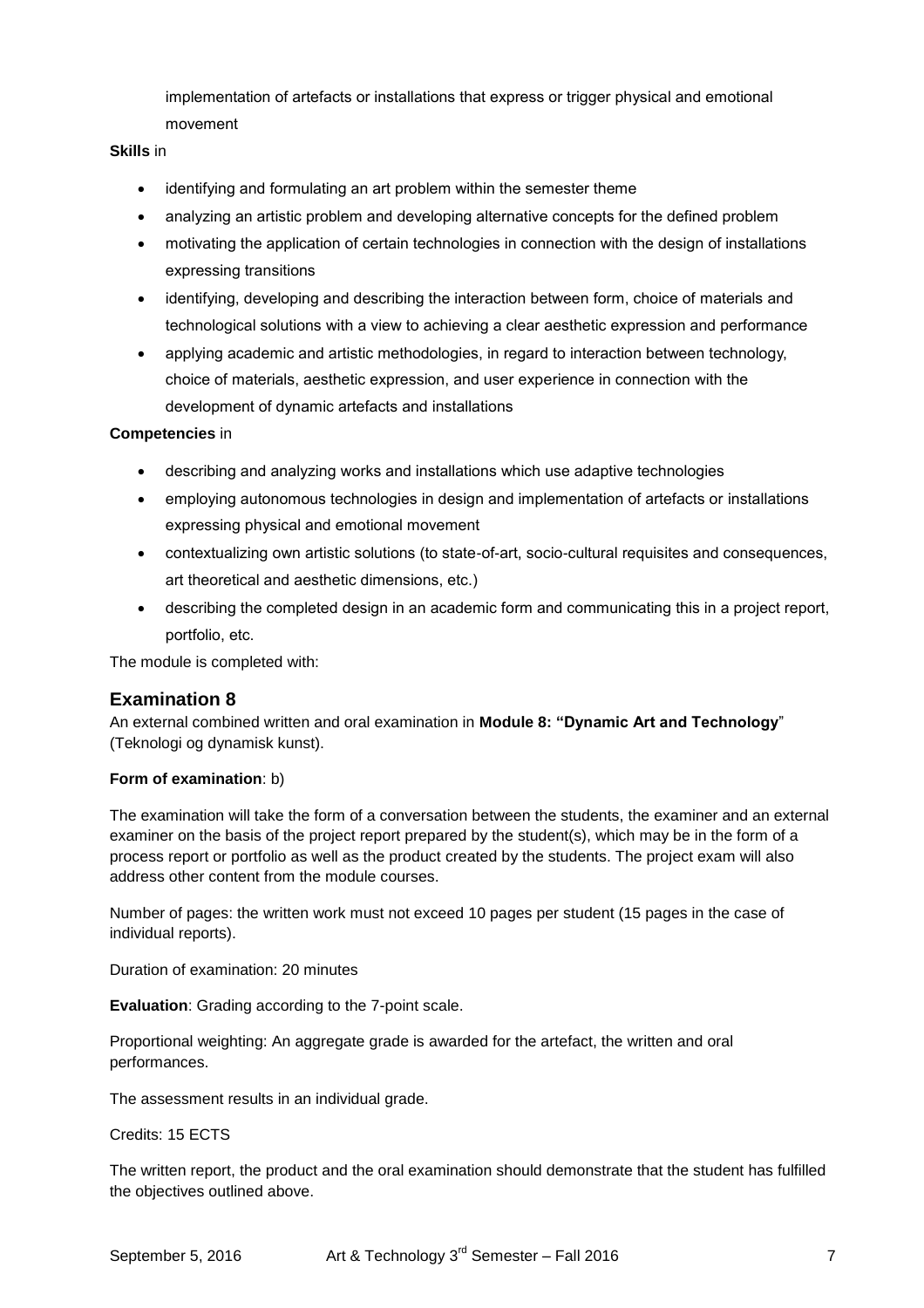In the evaluation of the examination performance, the grade 12 will only be awarded to students who demonstrate that they have fulfilled the objectives for the subject exhaustively or with only few insignificant omissions.

| <b>Exam dates:</b>       | The dates for the oral evaluation are Week 3, January16 <sup>th</sup> to 20 <sup>th</sup> 2017. |
|--------------------------|-------------------------------------------------------------------------------------------------|
| <b>Exhibition dates:</b> | Nov 30, Dec 1, 2016                                                                             |
| Hand-in date:            | December 22, 2016 at 10 am                                                                      |
| To:                      | Through Digital Exam                                                                            |

# **Course: Artistic and Academic Methodology III (Affective Design)**  (1.5 ECTS)

Affective design is about designing strong and specific emotions in user(s). The lecture series will first introduce the wider field as inspired by Human- Computer-Interaction before focusing on the artistic methodology of Inverse Thinking. This is a variation of negative teleology, where a work of art seemingly defeat a constructive purpose. Inverse Thinking is therefore a method aiming at the production of opposites or negations that postulate rather different choices from what one actually intends. Such kinds of chameleon tactics are often used by activists to produce strongly affective experiences that provoke opinions and discussions. The intention behind this is to cause deeper reflections on the issues at hand. The goal of the Inverse Thinking method is to both test and challenge artistic concepts as well as promote reflection on the issue at hand. Further the lecture series aim to provide the students with a theoretical toolkit that help produce more effective, convincing and impressive works of art. Assessment: through the semester project.

# **Lesson 1: Introduction to Affective Design**

Lecture

The lecture will introduce the origin of and various concepts behind affective design and how it might be used to produce strong, affective experiences. The students will get an overview of the field both in Human- Computer-Interaction (HCI) and artistic practice.

Ståle Stenslie

#### **Literature**

|                                                                           | Pri. lit. | Sec. lit. | Dig.   |
|---------------------------------------------------------------------------|-----------|-----------|--------|
|                                                                           | no of p.  | no of p.  | upload |
| Picard, R. W. (1997) Affective Computing, pp. 21 - 25. MIT Press.         | х         |           |        |
| Tikka, H. (2003). Affective environments: configuring the affective user? | x         |           |        |
| In Discovering New Media, Working Papers, University of Art and Design    | х         |           |        |
| Helsinki UIAH, publication series F 26, Helsinki. Download from           |           |           |        |
| http://mlab.uiah.fi/culturalusability/papers/Tikka_paper.html             |           |           |        |

# **Lesson 2: Shock, Awe and Fear**

Lecture

Strong emotions can both attract and scare audiences. The lecture will present how to use inverse thinking in production of psychophysically challenging works of art.

Ståle Stenslie

|                                                         | Pri. lit. | Sec. lit. | Dig.   |
|---------------------------------------------------------|-----------|-----------|--------|
|                                                         | no of p.  | no of p.  | upload |
| The 'Sensation' exhibition. (<br>(1997). Download from: |           |           |        |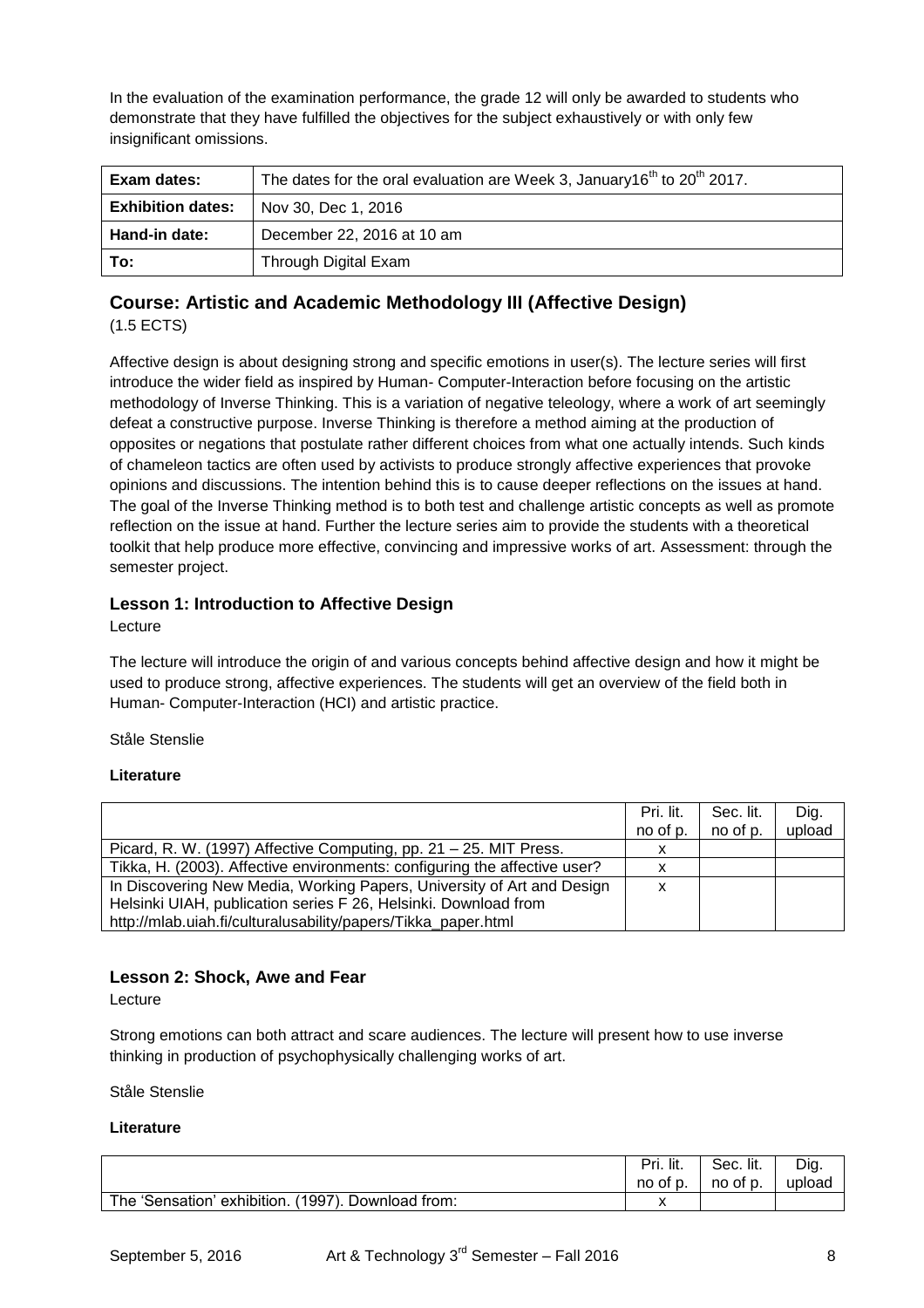| http://www.artdesigncafe.com/                                |   |  |
|--------------------------------------------------------------|---|--|
| Norman-Rosenthal-Sensation-Royal-Academy-of-Arts-London-1997 | x |  |
| http://www.flashartonline.com/interno.php?                   |   |  |
| pagina=articolo_det&id_art=649&det=ok&title=SENSATION        |   |  |
| slides and other resources                                   |   |  |

**Lesson 3: Inverse Thinking**

Lecture

The lecture will present Inverse Thinking as a relevant methodology to produce strong and provocative works of art. Various projects from different fields will be presented, analysed and discussed. Research and document relevant artistic projects for presentation in class

Ståle Stenslie

#### **Literature**

|                                                                                                                                                                                                                                | Pri. lit. | Sec. lit. | Dig.   |
|--------------------------------------------------------------------------------------------------------------------------------------------------------------------------------------------------------------------------------|-----------|-----------|--------|
|                                                                                                                                                                                                                                | no of p.  | no of p.  | upload |
| Julius, A. (2002). Transgressions – The offences of art, pp. 16–51.                                                                                                                                                            |           |           |        |
| Thames & Hudson, London.                                                                                                                                                                                                       |           |           |        |
| the Philippines of the contract of the contract of the contract of the contract of the contract of the contract of the contract of the contract of the contract of the contract of the contract of the contract of the contrac |           |           |        |

slides and other resources

#### **Lesson 4: Affective Art.**

Lecture

Can it really be produced? Can affect be manipulated? Or is it the outcome of a "lucky strike" or the "stroke of genius"? The lecture will discuss the predictability and programmability of affections.

Ståle Stenslie

**Literature**

|                                                                                                                         | Pri. lit. | Sec. lit. | Dig.   |
|-------------------------------------------------------------------------------------------------------------------------|-----------|-----------|--------|
|                                                                                                                         | no of p.  | no of p.  | upload |
| Badiou, A. Fifteen Theses on Contemporary Art. Lacanian Ink 22.<br>Downloaded from http://www.lacan.com/frameXXIII7.htm |           |           |        |

# **Lesson 5: Reflections in Inverse Thinking I**

Lecture

The lecture will dissect and discuss various concepts prepared by students

Script up to three scenarios using Inverse Thinking as a methodology. Present in class.

Ståle Stenslie

#### **Literature**

|  | Pri. lit. Sec. lit. Dig.<br>no of p. no of p. upload |  |
|--|------------------------------------------------------|--|
|  |                                                      |  |
|  |                                                      |  |
|  |                                                      |  |

# **Lesson 6: Reflections in Inverse Thinking II**

Lecture

The lecture will dissect and discuss various concepts prepared by students

Script up to three scenarios using Inverse Thinking as a methodology. Present in class.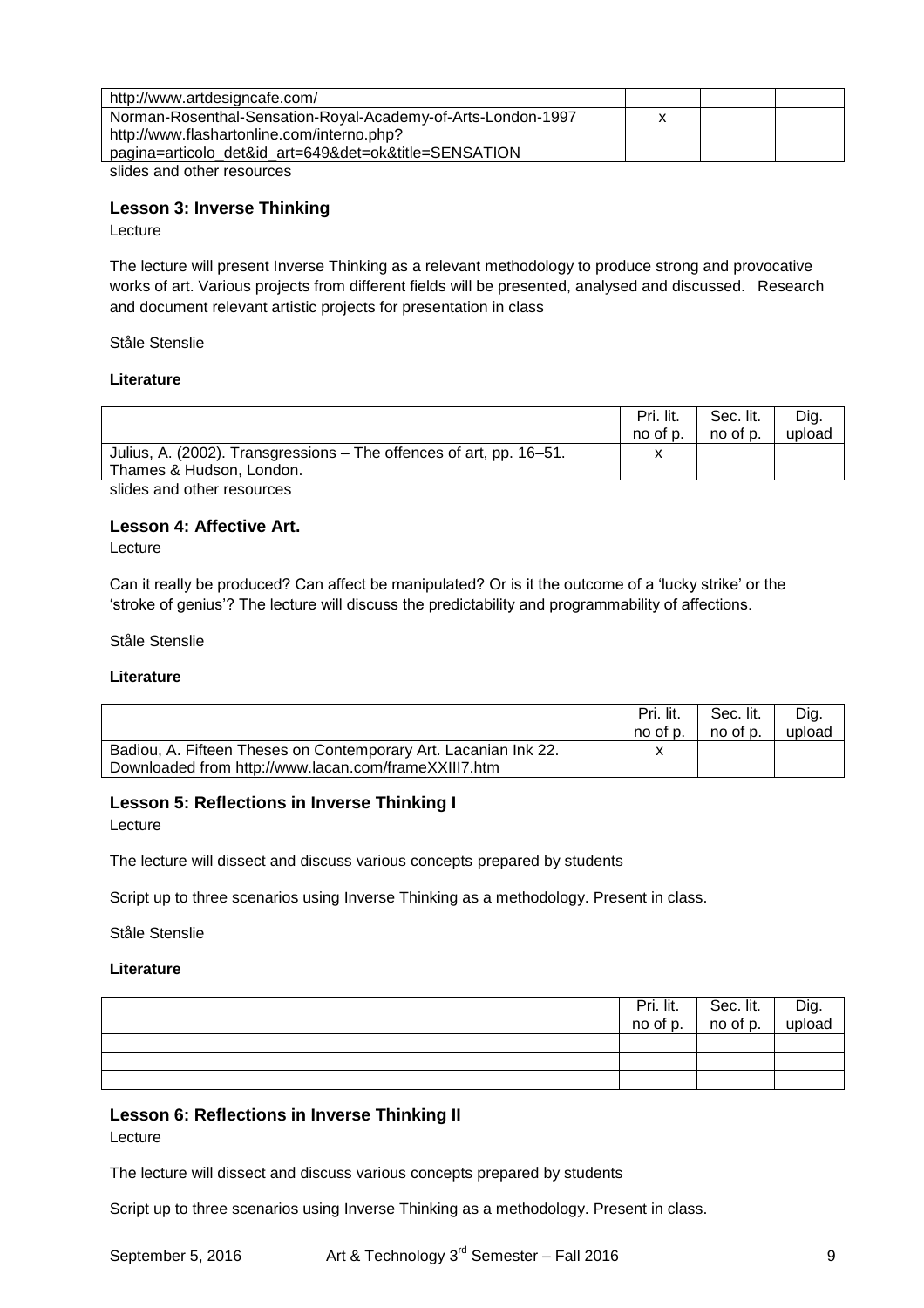#### Ståle Stenslie

#### **Literature**

|  | $\begin{array}{ c c c c }\n\hline\n\text{Pri.} \text{ lit.} & \text{Sec.} \text{ lit.} & \text{no of p.} \\ \hline\n\end{array}$ | <sup>l</sup> Dig.<br>upload |
|--|----------------------------------------------------------------------------------------------------------------------------------|-----------------------------|
|  |                                                                                                                                  |                             |
|  |                                                                                                                                  |                             |
|  |                                                                                                                                  |                             |

# **Course: Digital Representation II (Rapid Prototyping)**

(1.5 ECTS)

This course will introduce the main techniques for 2D and 3D prototyping. In addition, it will introduce techniques for digital creation and cutting of textiles.

## **Lesson 1: Introduction to prototyping and rapid prototyping based on digital designs** Lecture/Workshop

Make sure your computer is set up with 2D and 3D editing software. The 2D software should be able to handle vectors and the 3d software should be able to output .stl files. For 2D: Adobe Illustrator or Autocad are recommended and for 3D: Sketchup or Maya are recommended but other and free alternatives are possible to use in the course.

Peter Skotte

#### **Literature**

|                      | Pri. lit. | Sec. lit. | Dig.   |
|----------------------|-----------|-----------|--------|
|                      | no of p.  | no of p.  | upload |
| <b>Lecture Notes</b> |           |           | ves    |

#### **Lesson 2: 2D representations / Tools**

Lecture/Workshop

How to rapidly make physical representations of digital 2D material. What is possible and what are the limits? Demonstration of methods available generally and at AAU.

Peter Skotte

#### **Literature**

|                      | Pri. lit.<br>no<br>∘ot p. | Sec. lit.<br>no of p. | Dig.<br>upload |
|----------------------|---------------------------|-----------------------|----------------|
| <b>Lecture Notes</b> |                           |                       | ves            |

#### **Lesson 3: 3D representations / Tools**

Lecture/Workshop

How to rapidly make physical representations of digital 3D material. What is possible and what are the limits? Demonstration of methods available generally and at AAU.

Peter Skotte

|                      | Pri.<br>lit.<br>no of p. | Sec. lit.<br>no of p. | Dig.<br>upload |
|----------------------|--------------------------|-----------------------|----------------|
| <b>Lecture Notes</b> |                          |                       | ves            |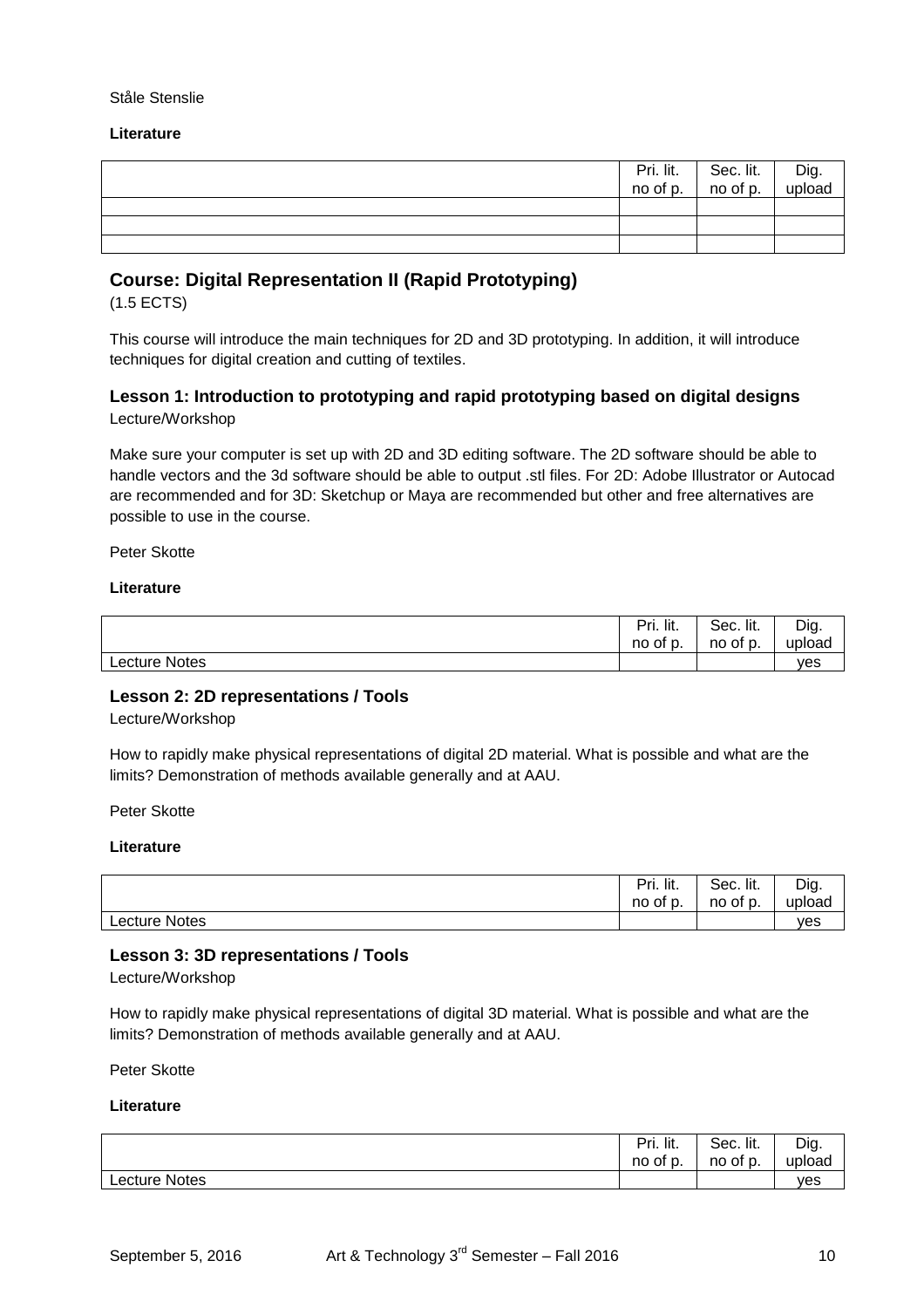# **Lesson 4: Hands on experience**

Workshop

Work on own designs to gain practical experience with creating physical representations of digital designs.

Peter Skotte

**Literature**

|                      | Pri. lit. | Sec. lit. | Dig.   |
|----------------------|-----------|-----------|--------|
|                      | no of p.  | no of p.  | upload |
| <b>Lecture Notes</b> |           |           | ves    |

## **Lesson 5+6: Textile Cutting**

Workshop

Digital fabrication methods for designing and cutting textiles. Demonstration of new methods available at AAU

Peter Skotte

#### **Literature**

|               | Pri. lit. | Sec. lit. | Dig.   |
|---------------|-----------|-----------|--------|
|               | no of p.  | no of p.  | upload |
| Lecture Notes |           |           | ves    |

# **Course: Programming II**

(2 ECTS)

# **Lesson 1: Programming Review and Structures**

Lecture

Review of basic programming constructs: variables, functions, arrays, loops, and control structures. Introduction to structures.

Markus Löchtefeld

Review assignments and literature from Programming I.

#### **Literature**

|                                                                       | Pri. lit. | Sec. lit. | Dig.   |
|-----------------------------------------------------------------------|-----------|-----------|--------|
|                                                                       | no of p.  | no of p.  | upload |
| Programming Interactivity: A Designer's Guide to Processing, Arduino, | 30        |           | ves    |
| and Openframeworks. " O'Reilly Media, Inc.", 2009.                    |           |           |        |

# **Lesson 2: Object-oriented Programming I**

Lecture

Introduction to object-oriented concepts: class versus instance/object, member variables/functions, constructors, public versus private members.

Markus Löchtefeld

| Pri. lit.               | Sec. lit.        | Dig    |
|-------------------------|------------------|--------|
| $\sim$<br>no<br>0t<br>ັ | no<br>ot c<br>ັ. | upload |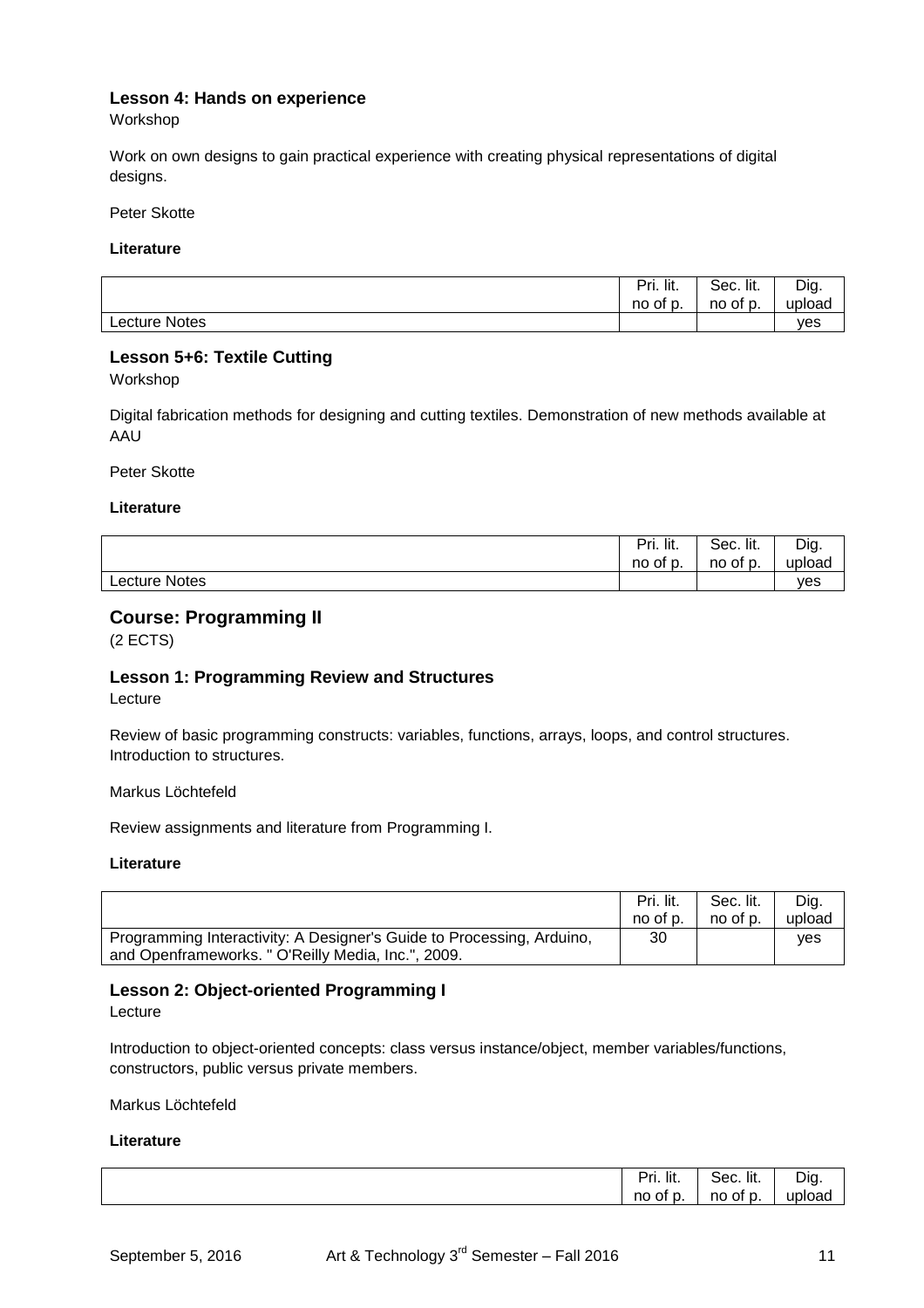| Reas, Casey, and Ben Fry. Processing: a programming handbook for           | 30 | <b>ves</b> |
|----------------------------------------------------------------------------|----|------------|
| visual designers and artists. Vol. 6812. Mit Press, 2007.                  |    |            |
| "Objects" - Daniel Shiffman 2008 https://processing.org/tutorials/objects/ |    | ves        |

## **Lesson 3: Object-oriented Programming II**

Lecture

Markus Löchtefeld

## **Literature**

|                | Pri. lit. | Sec. lit. | Dig.   |
|----------------|-----------|-----------|--------|
|                | no of p.  | no of p.  | upload |
| Lecture notes. |           |           |        |

## **Lesson 4: Simple Graphics & Mouse and Keyboard input**

Lecture

Introductory to 2D graphic concepts and coordinate systems in response to user input. Drawing of primitive graphics, working with shapes and colours, images and simple image manipulation in Processing.

Markus Löchtefeld

#### **Literature**

|                                           | Pri. lit.<br>no of p. | Sec. lit.<br>no of p. | Dig.<br>upload |
|-------------------------------------------|-----------------------|-----------------------|----------------|
| https://processing.org/tutorials/drawing/ |                       |                       | <b>ves</b>     |
| Lecture notes.                            |                       |                       |                |

# **Lesson 5: Real-time Graphics I**

Lecture

Programming real-time graphics.

Introductory concepts in real-time graphics programming: the window, frame rate, animation versus draw callbacks, and drawing basic shapes. Basics of meshes including drawing primitives, vertices, and colors.

Markus Löchtefeld

#### **Literature**

|                | Pri. lit. | Sec. lit. | Dig.   |
|----------------|-----------|-----------|--------|
|                | no of p.  | no of p.  | upload |
| Lecture notes. |           |           |        |

#### **Lesson 6: Real-time Graphics II**

Lecture

Working with textures and images.

Markus Löchtefeld

|                | Pri. lit. | Sec. lit. | Dig.   |
|----------------|-----------|-----------|--------|
|                | no of p.  | no of p.  | upload |
| Lecture notes. |           |           | yes    |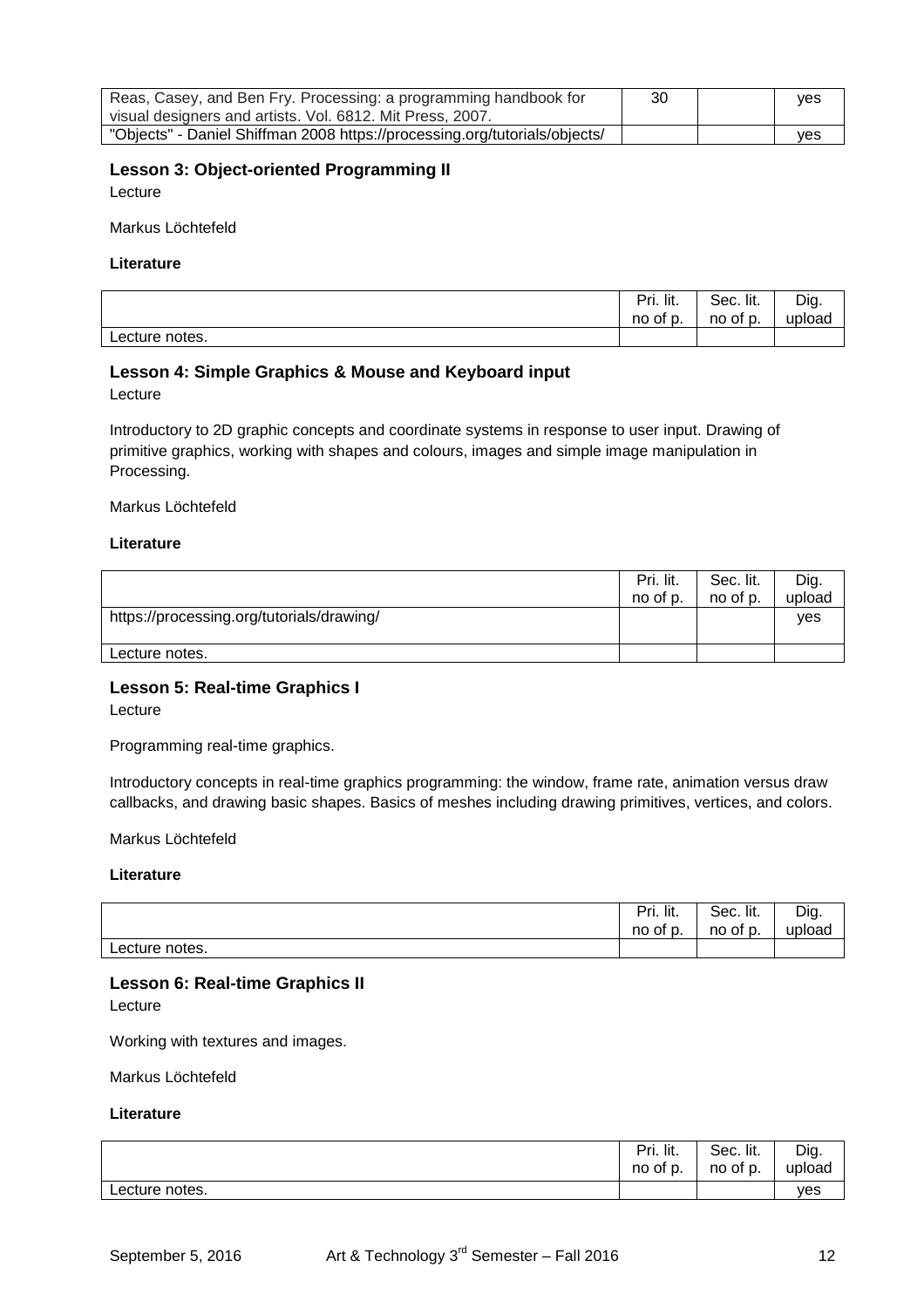# **Lesson 7+8: Wearable Technologies**

Lecture and Workshop

Introduction into prototyping and programming wearable technologies. Topics will include the extension of the Arduino platform for wearables (Lillypad), suited Sensors and Actuators and Algorithms for detection of human physiological states. Prototyping skills for the creation of interactive clothing will be tackled as well.

Literature

|                                                                                                                                       | Pri. lit.<br>no of p. | Sec. lit.<br>no of p. | Dig.<br>upload |
|---------------------------------------------------------------------------------------------------------------------------------------|-----------------------|-----------------------|----------------|
| Olsson, T., Gaetano, D., Odhner, J., & Wiklund, S. (2008). Open<br>Softwear: Fashionable prototyping and wearable computing using the | 104                   |                       | ves            |
| Arduino.                                                                                                                              |                       |                       |                |

# **Module 9: Programming Interactive Systems (Programmering af interactive systemer) (5 ECTS) HSA33002F**

# **Location:**

ArT3

# **Study Board:**

Art & Technology

# **Module coordinator:**

Markus Löchtefeld

# **Method of work and language:**

Individual or small groups. English

# **Module contents:**

In this module, students learn about basic principles of software and how different digital systems can be designed to create alternative forms of interactions between man and machine. Students will learn principles of object-oriented programming and how algorithms can be developed in order to design new forms of human-computer interaction.

# **Courses:**

In connection with the module, courses may be offered within the following areas:

- Programming III
- Digital Networks

# **Learning objectives:**

During this module students should acquire:

#### Basic **knowledge** about

- real-time input/output streams used in programming interactive systems
- serial communication protocols used for inter-application communication, internet-based communications, etc.
- basic user interface design principles for realizing a software interface for human-computer interaction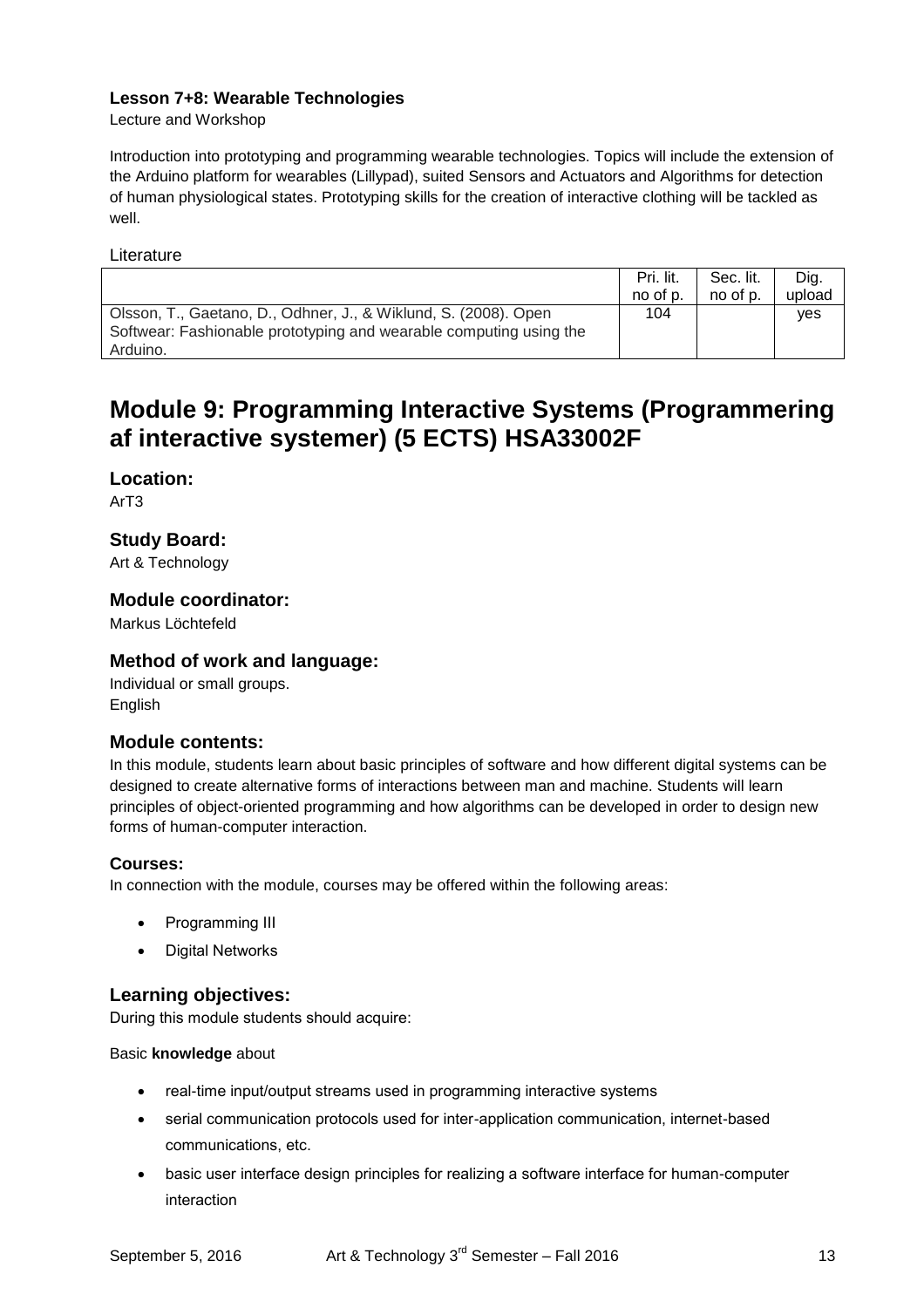data mapping strategies used in building interactive systems

## **Skills** in

- applying technical knowledge to develop and demonstrate the use of an interactive system
- analyzing use of the artefact
- synthesizing knowledge in written documentation

### **Competencies** in

- evaluating artefacts from a technical perspective
- identifying further learning needs in the area of programming interactive systems.

The module is completed with:

# **Examination 9**

An internal combined written and oral examination in **Module 9: "Programming Interactive Systems"**  (Programmering af interaktive systemer).

The examination is a 7-day assignment on a set subject.

#### **Form of examination**: b)

The examination will take the form of a conversation between the student, the examiner and an internal censor on the basis of the artefact and report prepared by the student(s).

Number of pages: the written part must not exceed 5 pages.

**Evaluation**: Grading according to the 7-point scale.

### Credits: 5 ECTS

The written report, the product and the oral examination should demonstrate that the student has fulfilled the objectives outlined above

In the evaluation of the examination performance, the grade 12 will only be awarded to students who demonstrate that they have fulfilled the objectives for the subject exhaustively or with only few insignificant omissions.

| Exam dates:   | See dates in moodle/calendar. |
|---------------|-------------------------------|
| Hand-in date: |                               |
| To:           | Through Digital Exam          |

# **Course: Programming III**

(1 ECTS)

# **Lesson 1: Communication Protocols**

Lecture

Basic concepts in digital communication: what is a protocol?, packets (header + data), addresses and ports, generating/parsing serial byte streams.

Markus Löchtefeld

#### **Literature**

Lecture notes.

#### **Further information on multimedia protocols (not required):**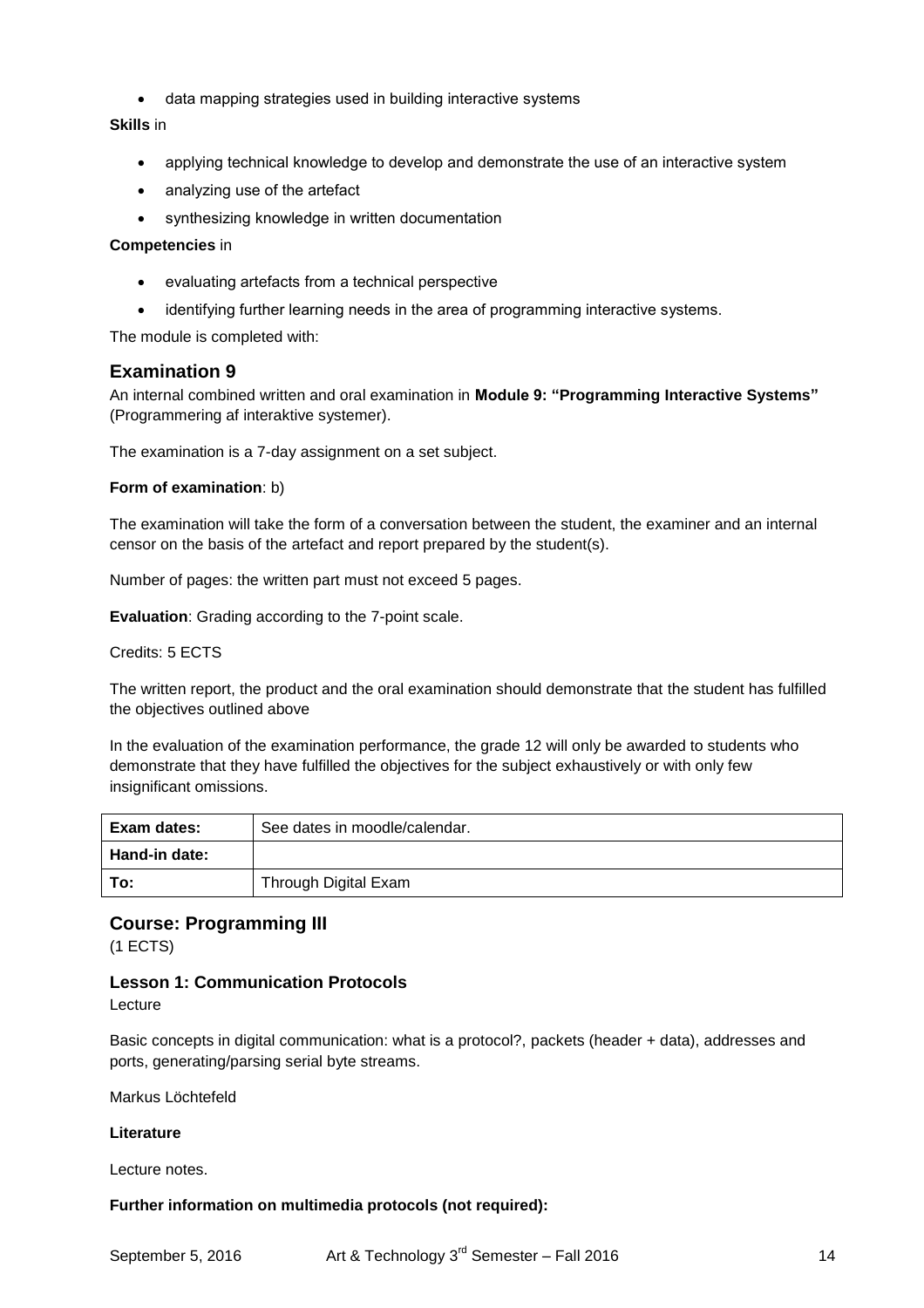DMX (lighting and stage):

- Elation Professional. (2008). DMX 101: A DMX 512 handbook. http://ritelites.com/yahoo\_site\_admin/assets/docs/dmx101\_handbook.296102453.pdf
- Kar, U. (2013). The DMX512 Packet, http://www.dmx512-online.com/packt.html.

HTTP (hypertext/web):

- Marshall, J. (2012). "HTTP Made Really Easy", http://www.jmarshall.com/easy/http/.
- tutorialspoint. (2014). "HTTP Quick Guide",
	- http://www.tutorialspoint.com/http/http\_quick\_guide.htm.

MIDI (musical instruments):

- MIDI Manufacturers Association. (2009). MIDI and music synthesis. http://www.midi.org/aboutmidi/tut\_midimusicsynth.php
- MIDI Manufacturers Association. (1995). MIDI Message Table 1,
	- http://www.midi.org/techspecs/midimessages.php.

#### OSC (sound control):

 Wright, M. (2002). The Open Sound Control 1.0 specification. http://opensoundcontrol.org/spec-1\_0

## **Lesson 2 + 3: Serial Communication Workshop: Physical + Digital Communication** Lecture and Workshop

Workshop on sending data serially from a computer to an Arduino to control something physical as well as sending data serially from an Arduino to a computer. Using a sensor to control a graphical object.

Markus Löchtefeld

#### **Literature**

Lecture notes.

#### **Lesson 4 + 5: Shape Generation Workshop**

Lecture and Workshop

Shape generation techniques for (artistic) 3D representation and visualization.

Markus Löchtefeld

#### **Literature**

Lecture notes.

# **Lesson 6+7: Basic User Interface Design**

Lecture

In this lecture we will explore the basics of user interface design including simply perceptual and memory principles, simple, design laws, Hick"s Law and Fits"s Law.

Markus Löchtefeld

|                                                                                                             | Pri. lit. | Sec. lit. | Dig.       |
|-------------------------------------------------------------------------------------------------------------|-----------|-----------|------------|
|                                                                                                             | no of p.  | no of p.  | upload     |
| MacKenzie, I. Scott. Human-computer interaction: An empirical research<br><i>perspective.</i> Newnes, 2012. |           |           | <b>ves</b> |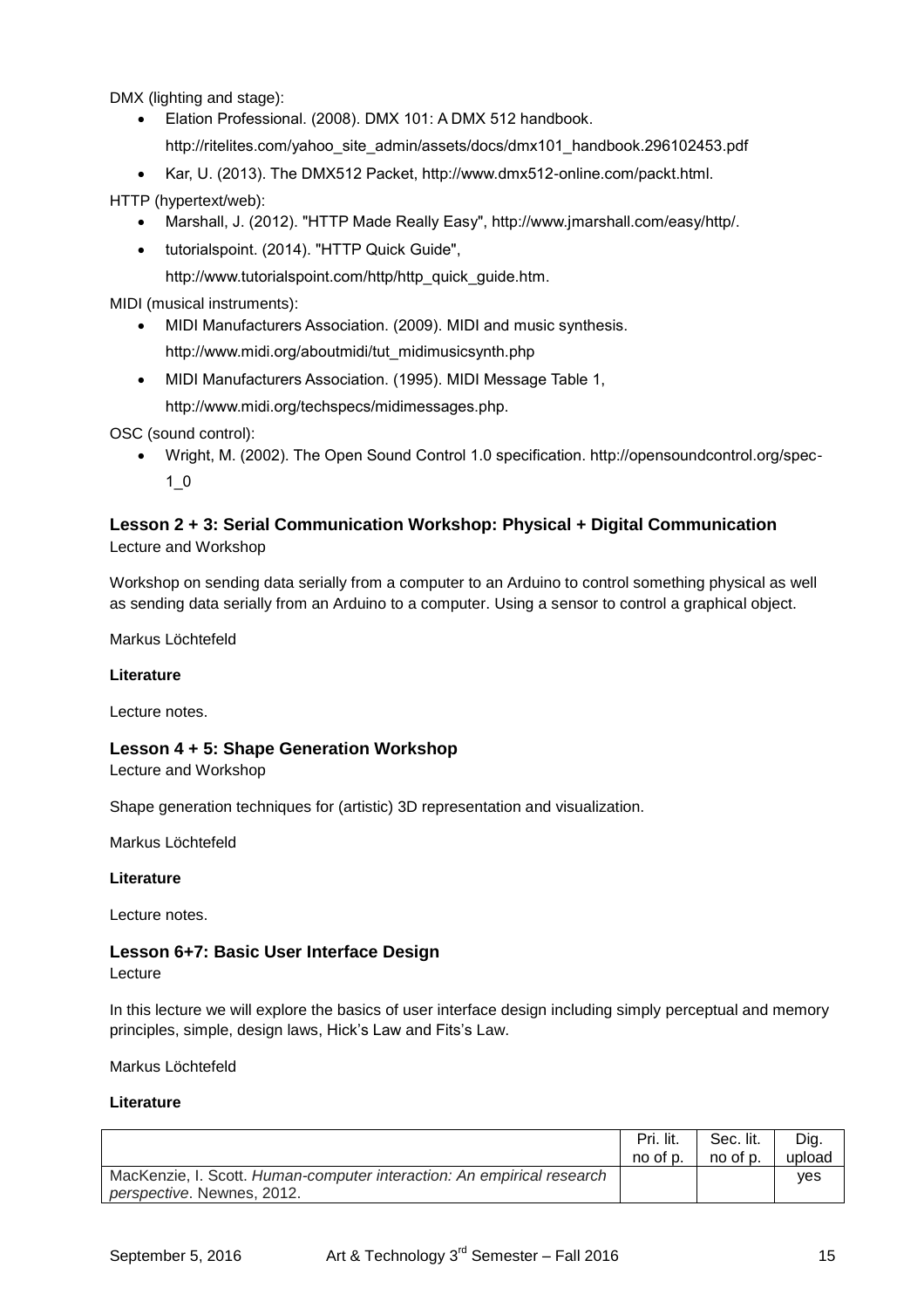Lecture notes.

# **Lesson 8: Creating an Audiovisual Instrument**

Workshop

Combining the presented topics in graphics, sound, and user input to create a real-time audiovisual instrument.

Markus Löchtefeld

#### **Literature**

|                                                                                                                               | Pri. lit. | Sec. lit. | Dig.   |
|-------------------------------------------------------------------------------------------------------------------------------|-----------|-----------|--------|
|                                                                                                                               | no of p.  | no of p.  | upload |
| Reas, Casey, and Ben Fry. Processing: a programming handbook for<br>visual designers and artists. Vol. 6812. Mit Press, 2007. | 30        |           | ves    |

# **Module 10: Art and Technology Concept Design (Konceptudvikling for oplevelsesteknologi) (5 ECTS) HSA330023F**

**Location:** ArT3

**Study Board:**

Art & Technology

## **Module coordinator:**

Ståle Stenslie

# **Method of work and language:**

Individual work in relation to course activities English

# **Module contents:**

The module "Art Concept Design" focuses on concept design processes and method development of interactive installations and/or place-based events. The module introduces academic methods such as qualitative or quantitative of research and analysis and methods of artistic experimental creativity as measures in artistic concept development processes. Furthermore, the module introduces oral and written presentation techniques.

# **Objectives**

In connection with the module, courses may be offered within the following areas:

- Method Design and Analysis
- Concept Design and Diagrams

# **Learning objectives:**

During this module, students should acquire:

#### Basic **knowledge** about

 various qualitative methods in relation to the analysis and understanding of users, places and their usages, etc.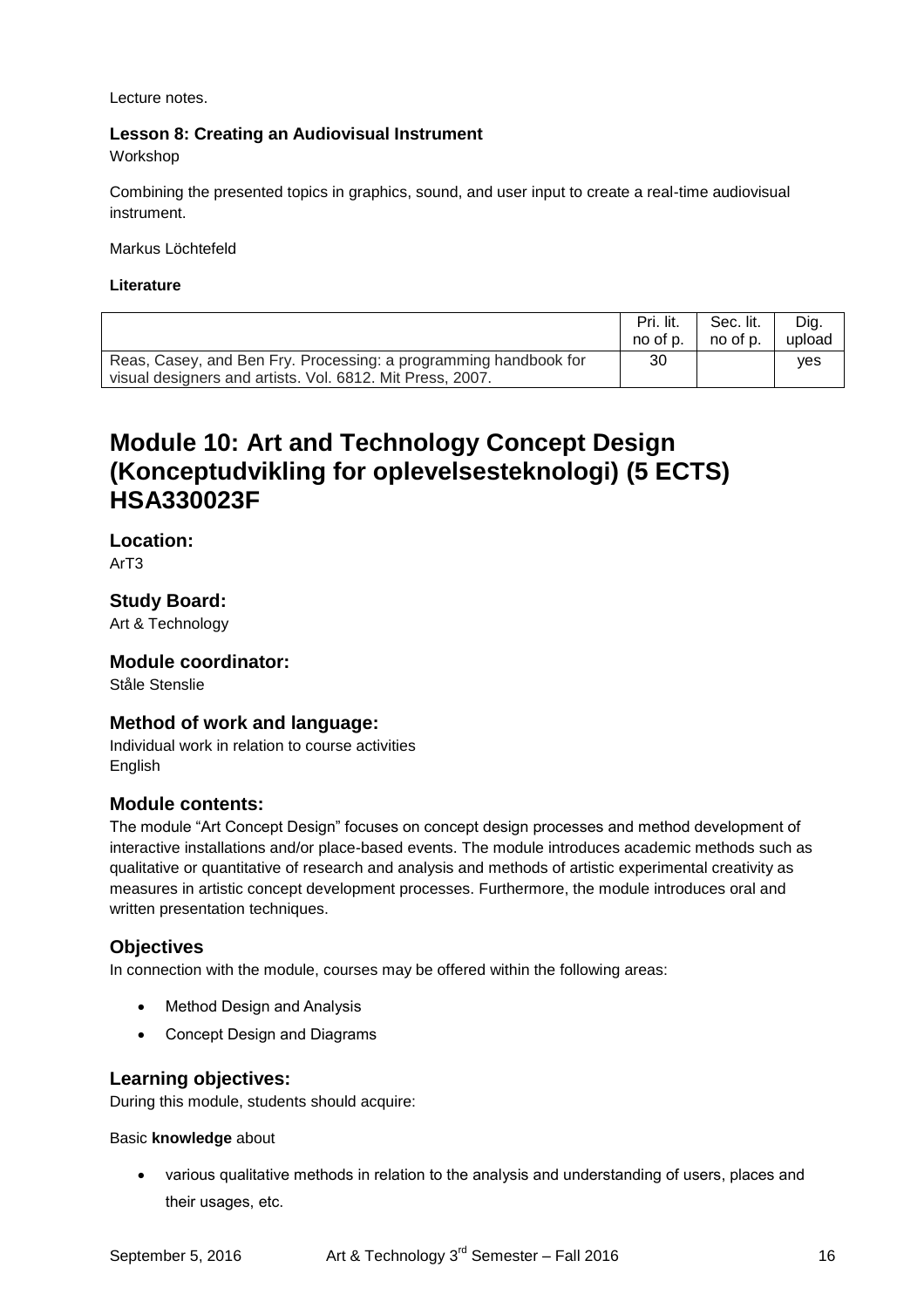- quantitative methods in relation to the analysis and understanding of users, places and their usages, etc.
- theories and methods of artistic and experimental practices

#### **Skills** in

- conceptualizing various forms of interactive or relational experience
- employing and combining various methods of concept development
- presenting artistic concepts to various target groups

#### **Competencies** in

- designing and conceptualizing interactive installation and/or place-based events
- handling complexity related to concept design processes
- identifying own learning needs and to structure own learning related to concept design.

The module is completed with:

## **Examination 10**

An internal combined written and oral examination in **Module 10 "Art and Technology Concept Design"** (Konceptudvikling for oplevelsesteknologi).

#### **Form of examination**: b)

The examination is a free assignment, which is evaluated by one examiner and awarded a pass/fail grade.

For the examination students have to submit a written presentation of an artistic concept within the subject field of Art & Technology. The written part must not exceed 5 pages. The oral examination consists of a student presentation followed by a discussion between the student and the examiner. **Evaluation**: pass/fail. In case of a Fail grade, an additional examiner will also evaluate the assignment. **Substitution**: the examination may be substituted by satisfactory and active participation in courses, i.e. 80% presence and submission of all assignments set during the course.

Credit: 5 ECTS

The examination should demonstrate that the student has fulfilled the objectives outlined above.

| Exam dates:   | See dates in moodle/calendar. |
|---------------|-------------------------------|
| Hand-in date: |                               |
| To:           | Through Digital Exam          |

### **Scope and expectations:**

See objectives. Students are expected to participate actively in lectures

#### **Participants:**

ArT3

# **Prerequisites for participation:**

None other than having fulfilled  $1<sup>st</sup>$  and  $2<sup>nd</sup>$  semester at ArT

# **Course: Concept and Method Designs in ArT**

(2 ECTS)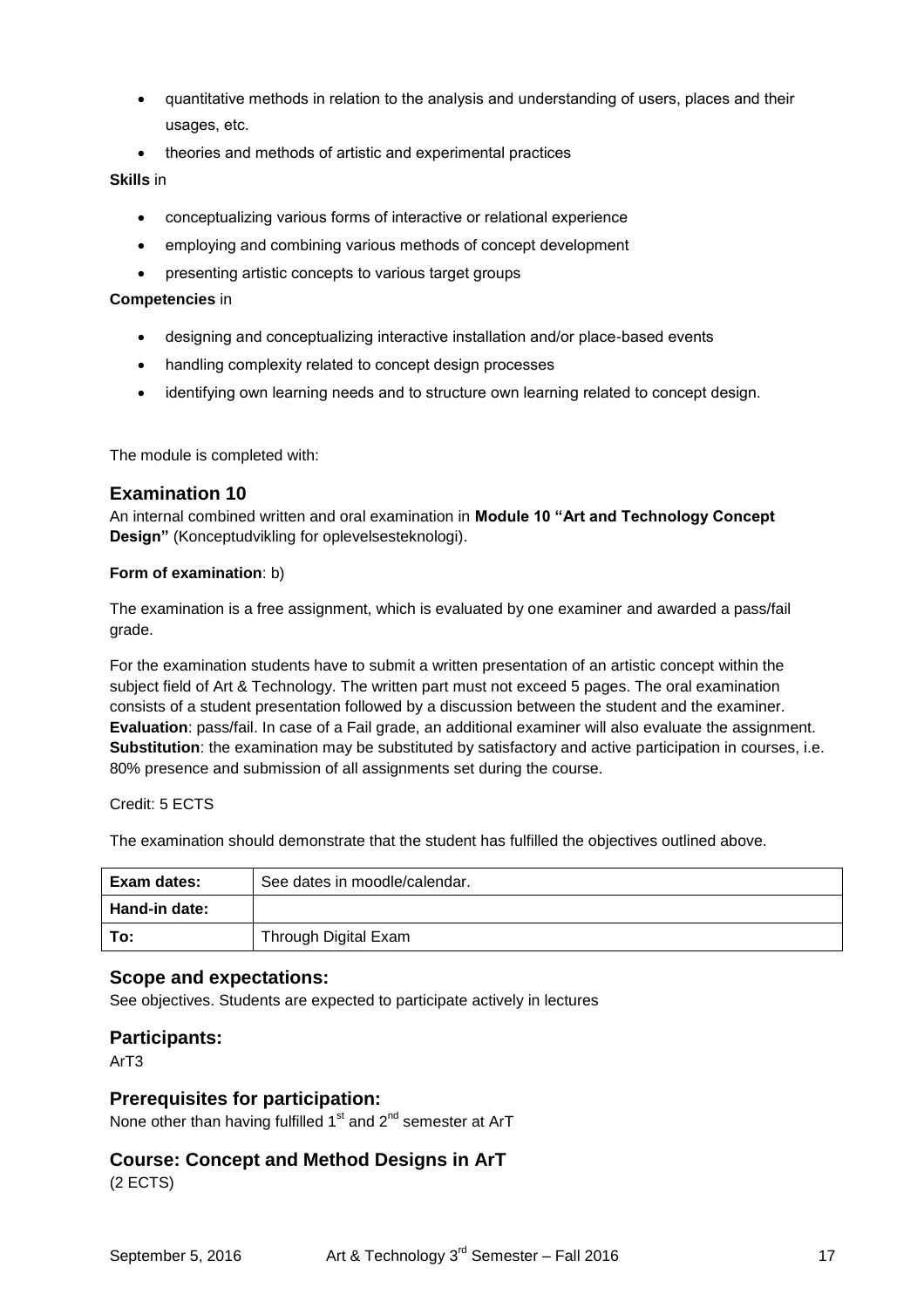The course introduces both theoretical and practical elements leading to the creation of a concept. Lectures and exercises will be combined throughout the course. Different perspectives of designing concepts for an artistic intervention will be discussed. The goal is to make the students able to present a concept for a project clearly and convincingly. Students should be able to disseminate the idea, intention, relevance, and strategy for realization behind a forthcoming, possible project..

## **Lesson 1:Artistic Methods.**

Lecture

The lecture gives an overview of artistic approaches to concept design processes and method development relevant to interactive installations and/or location specific events. The students will get a basic understanding of what concept design is and why it is so important to artistic practice.

Ståle Stenslie

#### **Literature**

|                                                                                                                  | Pri. lit.<br>no of p. | Sec. lit.<br>no of p. | Dig.<br>upload |
|------------------------------------------------------------------------------------------------------------------|-----------------------|-----------------------|----------------|
| Marinetti, F. T.: The Futurist Manifesto, 1909.<br>http://cscs.umich.edu/~crshalizi/T4PM/futurist-manifesto.html | х                     |                       |                |
| Leavy, Patricia (2008) Method Meets Art: Arts-Based Research Practice.<br>Guilford Press, $P. 4 - 16$ .          | x                     |                       |                |

## **Lesson 2: Qualitative Methods in ArT.**

Lecture

The lecture will present qualitative methods useful for the analysis and understanding of users, places and their usages for creating valuable experiences.

Ståle Stenslie

#### **Literature**

|                                                                                                | Pri. lit. | Sec. lit. | Dig.   |
|------------------------------------------------------------------------------------------------|-----------|-----------|--------|
|                                                                                                | no of p.  | no of p.  | upload |
| Norman K. Denzin, Yvonna S. Lincoln (2011) The SAGE Handbook of<br>Qualitative Research, SAGE. | х         |           |        |

# **Lesson 3: Quantitative Methods in ArT.**

Lecture

The lecture will present quantitative methods in relation to the analysis and understanding of users, places and their usages relevant to ArT practice.

Ståle Stenslie

#### **Literature**

|                                                                                                                                                                                                 | Pri. lit.<br>no of p. | Sec. lit.<br>no of p. | Dig.<br>upload |
|-------------------------------------------------------------------------------------------------------------------------------------------------------------------------------------------------|-----------------------|-----------------------|----------------|
| Borgdorff, Henk, Artistic research within the fields of science. Download<br>from http://www.utbildning.gu.se/digitalAssets/1322/1322679 artistic-<br>research-within-the-fields-of-science.pdf |                       |                       |                |
| $\sim$ $\sim$ $\sim$ $\sim$ $\sim$ $\sim$                                                                                                                                                       |                       |                       |                |

Slides and other resources

# **Lesson 4: Concepts, Language and Concept Designs.**

**Lecture**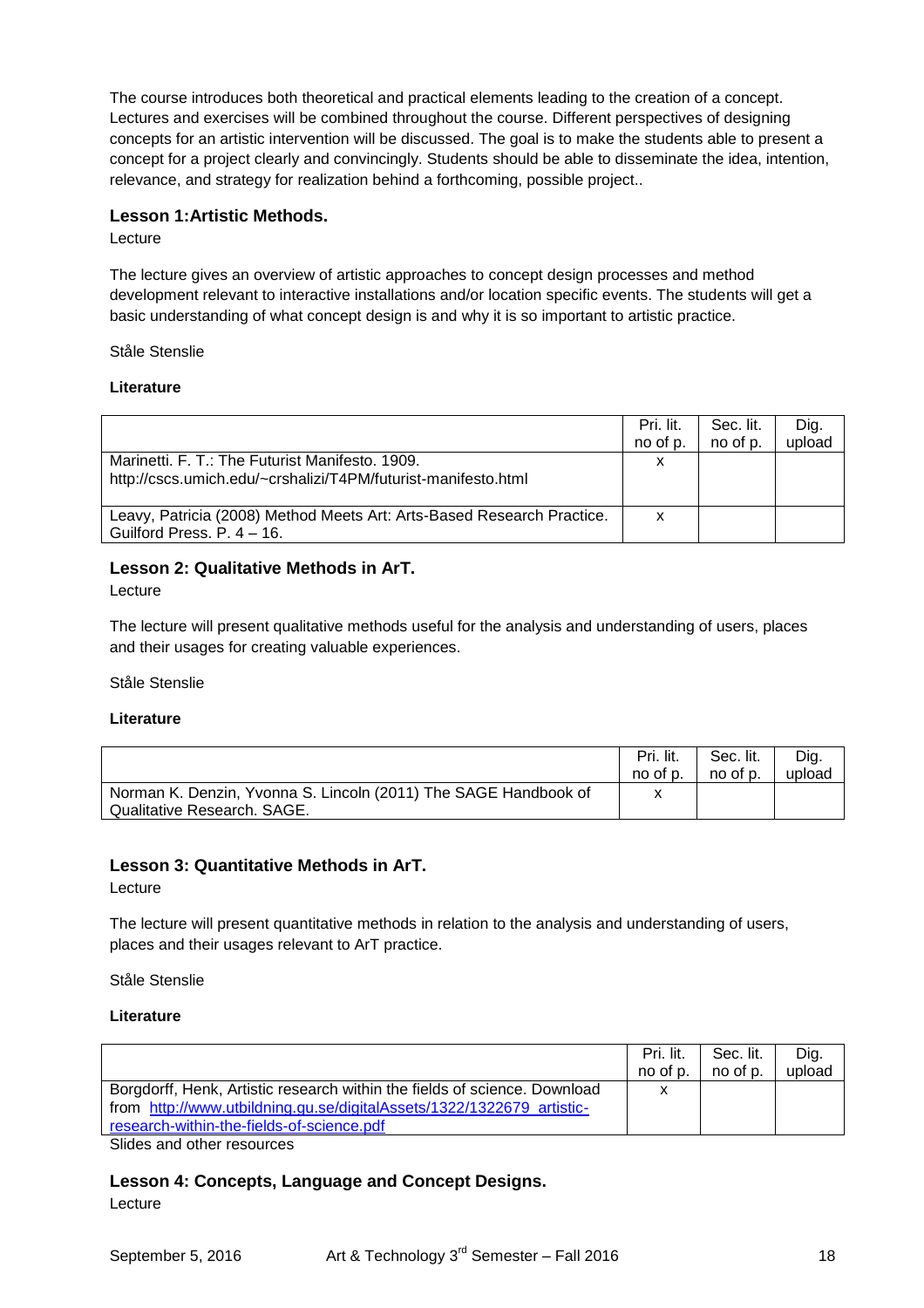What is a concept? Why do they matter? Are they limits to our thinking? Or do they fertilize us with meaning? How to use them for communication and conveying the message?

The lecture will include a workshop in writing, presenting and discussing artistic concepts. The main task is to design and conceptualize an interactive installation and/or place-based event. This should then be presented in class for group discussion.

Ståle Stenslie

#### **Literature**

|                                                                          | Pri. lit. | Sec. lit. | Dig.   |
|--------------------------------------------------------------------------|-----------|-----------|--------|
|                                                                          | no of p.  | no of p.  | upload |
| Schwartzman, M. See Yourself Sensing – Redefining Human                  | x         |           |        |
| Perception. Black Dog Publishing, 2011. Note: this book contains several |           |           |        |
| examples of how to mediate installations/media art in a concise and      |           |           |        |
| precise manner.                                                          |           |           |        |

Slides and other resources

#### **Lesson 5: Conceptual Activism.**

Lecture

Overview of the complex ecosystem behind various conceptual and activist interventions. The lecture will present relevant examples for analysis and discussion. Further the lecture will discuss artistic intentions and ideas in comparison to actual, completed artworks.

Reading the mandatory texts and participating in discussion.

Ståle Stenslie

#### **Literature**

|                                                                 | Pri. lit. | Sec. lit. | Dig.   |
|-----------------------------------------------------------------|-----------|-----------|--------|
|                                                                 | no of p.  | no of p.  | upload |
| Julius, Anthony. Transgressions - The Offences of Art. Thames & |           |           |        |
| Hudson, London 2002. P. 16 – 21.                                |           |           |        |

Slides and other resources

#### **Lesson 6: Big Data as Artistic Concept and Method**

Lecture

Big Data has recently become a key term that both serves as a conceptual framework and practice based tool for artistic works. With online applications and social networks such as Facebook, YouTube, Instagram and Photosynth, artists are given access to millions, if not billions of photos, videos and other data. How can these Big Data and the tools to crunch them be used methodologically to produce works of art? Or Gigamap our digital realities? Or twisted to be used differently and discursively from the daily data bombardment caused by Big Data themselves?

The lecture gives a historical, philosophical and critical introduction to Big Data and how it has been used in artistic contexts. The aim of the lecture is to provide the students with qualitative and artistic methods that easily can be used on site during the course" excursion/mapping of Aalborg. Students are expected to read the mandatory texts and participate in class discussion.

Ståle Stenslie

|                                                                          | Pri. lit. | Sec. lit. | Dig.   |
|--------------------------------------------------------------------------|-----------|-----------|--------|
|                                                                          | no of p.  | no of p.  | upload |
| Dumbill (2012) What is Big Data? https://beta.oreilly.com/ideas/what-is- |           |           |        |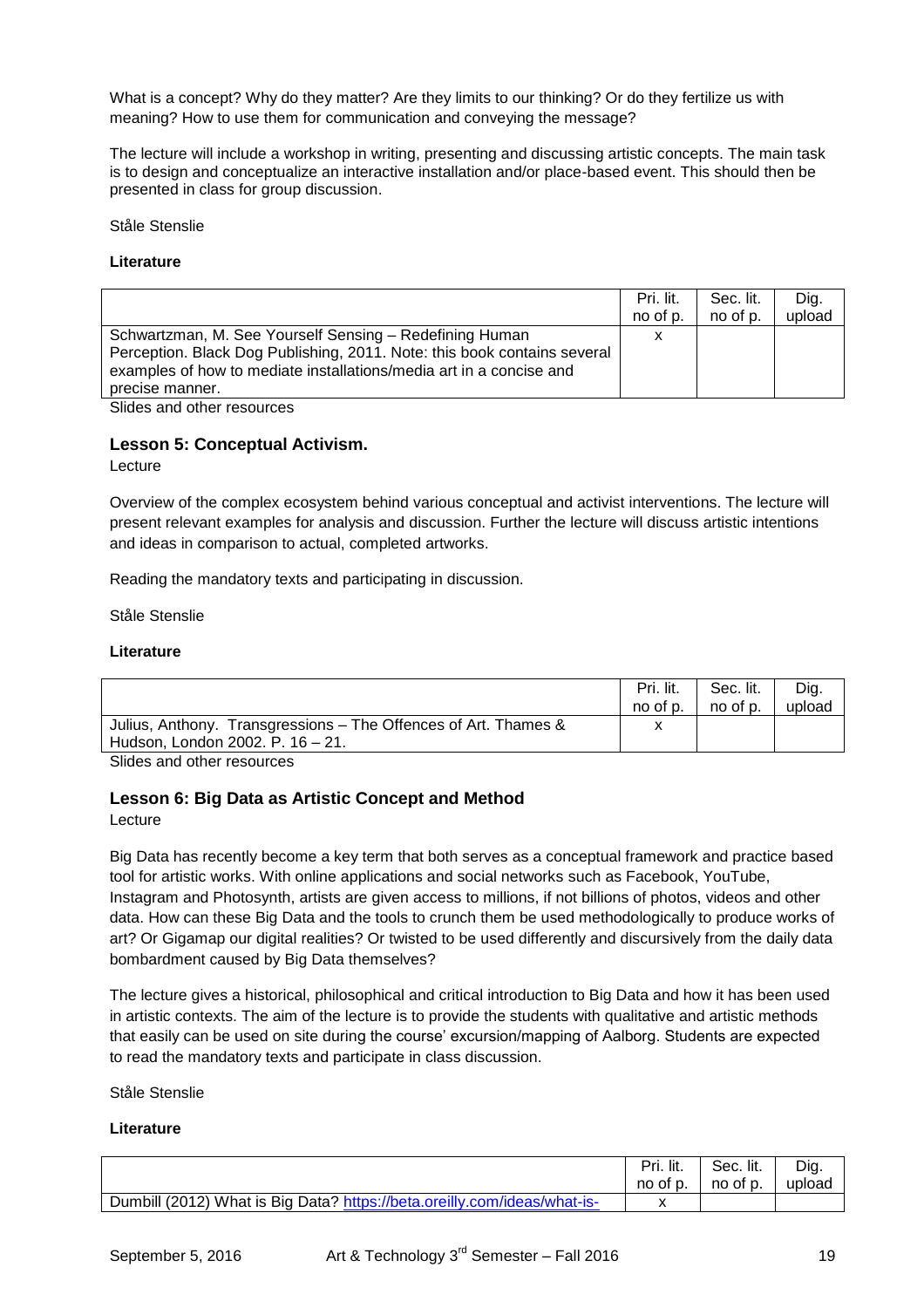| big-data                                                                |  |  |
|-------------------------------------------------------------------------|--|--|
| Lev Manovich (2013) Software Takes Command (International Texts in<br>х |  |  |
| Critical Media Aesthetics). Bloomsbury Academic.                        |  |  |
| Birger Sevaldson. GIGA-MAPPING: visualization for complexity and        |  |  |
| systems thinking in design:                                             |  |  |
| http://www.nordes.org/opj/index.php/n13/article/view/104/88             |  |  |
| Fry, Ben (2008) Visualizing Data. O'Reilly Media, Inc.                  |  |  |
| Slidge and other recourses                                              |  |  |

Slides and other resources

# **Lesson 7: Aalborg Concept I**

#### Workshop

The workshop shall design and conceptualize an interactive installation and/or place-based events relevant to Aalborg. The concept should use one or several of the methods presented throughout the course.

Ståle Stenslie

#### **Literature**

Slides and other resources

# **Lesson 8: Aalborg Concept II**

Workshop

Continuation and group wise final presentation of results from the workshop started in Lesson 7.

Ståle Stenslie

#### **Literature**

Slides and other resources

# **Module 11: "History of Art and Technology II" (5 ECTS) HSA330025D**

# **Location:**

ArT3

# **Study Board:**

Art & Technology

# **Module coordinator:**

Line Bruun Jespersen, KOM [linebruun@hum.aau.dk](mailto:linebruun@hum.aau.dk)

# **Module teachers are additionally:**

# **Method of work and language:**

Individual work in relation to course activities English

#### **Module contents:**

The module is an introduction of the students to the history of art and technology with special emphasis on the theories and techniques, which have been or are currently prevailing in the areas of art experience and aesthetics.

Together with History of Art and Technology I the module introduces the students to examples of artists, artworks and historic events that are significant to the history of Art and Technology.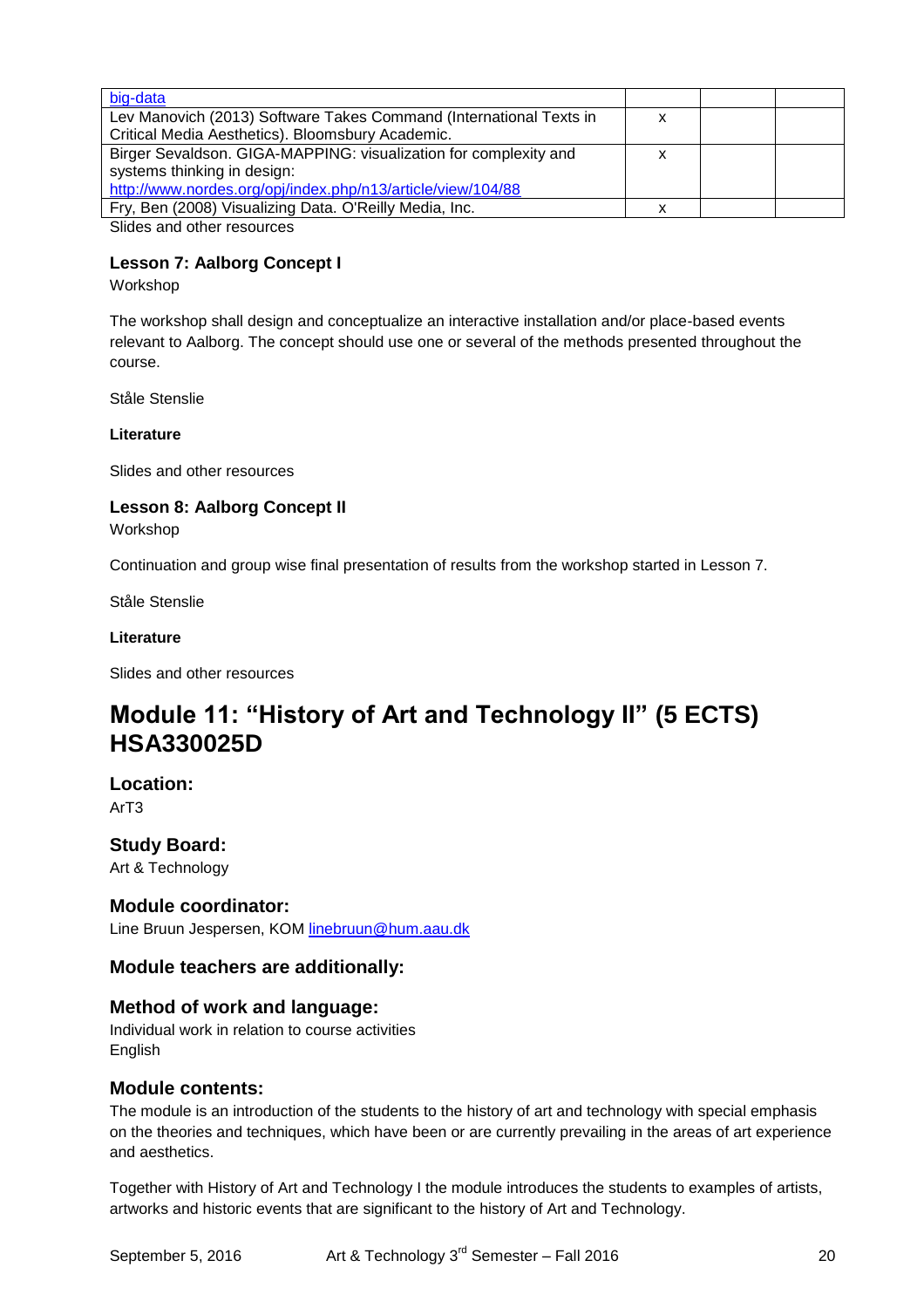Using the teaching forms of lectures, workshops and seminars, the module will introduce problems regarding description and analysis of artworks.

## **Courses:**

In connection with the module, courses may be offered within the following area:

History of Art and Technology II

## **Learning objectives:**

During this module, students should acquire:

#### Basic **knowledge** about

- the history of art and technology, including selected styles of art and scientific theories within the area of art and technology
- aesthetic theories within the field of art and technology
- central works of selected art periods and genres

#### **Skills** in

- analyzing works of art within selected art periods and genres
- applying central concepts and analytical methods within the history of art and technology and acquiring familiarity with their historical context and conditions

#### **Competencies** in

- comparing various works from selected art periods as regards artistic expression, technological contents, and experience effect
- applying central works from the history of Art & Technology as a framework for reflection and inspiration in relation to their own works

The module is completed with:

# **Examination 11**

An internal written examination in **Module 11 "History of Art and Technology II"** (Kunst- og teknologihistorie II)**.**

#### **Form of examination**: c)

The examination is a 7-day assignment on a set subject. The assignment is evaluated by one examiner and awarded a pass/fail grade.

Number of pages: the written work must not exceed 10 pages.

**Evaluation**: pass/fail. In case of a Fail grade, an additional examiner will also evaluate the assignment.

**Substitution**: the examination may be substituted by satisfactory and active participation in courses, i.e. 80% presence and submission of all assignments set during the course.

Credits: 5 ECTS.

The examination should demonstrate that the student has fulfilled the objectives outlined

| Exam dates:   | Writing week: 11.-18.11.2016 |
|---------------|------------------------------|
| Hand-in date: | 18.11.2016 at 8.15 am        |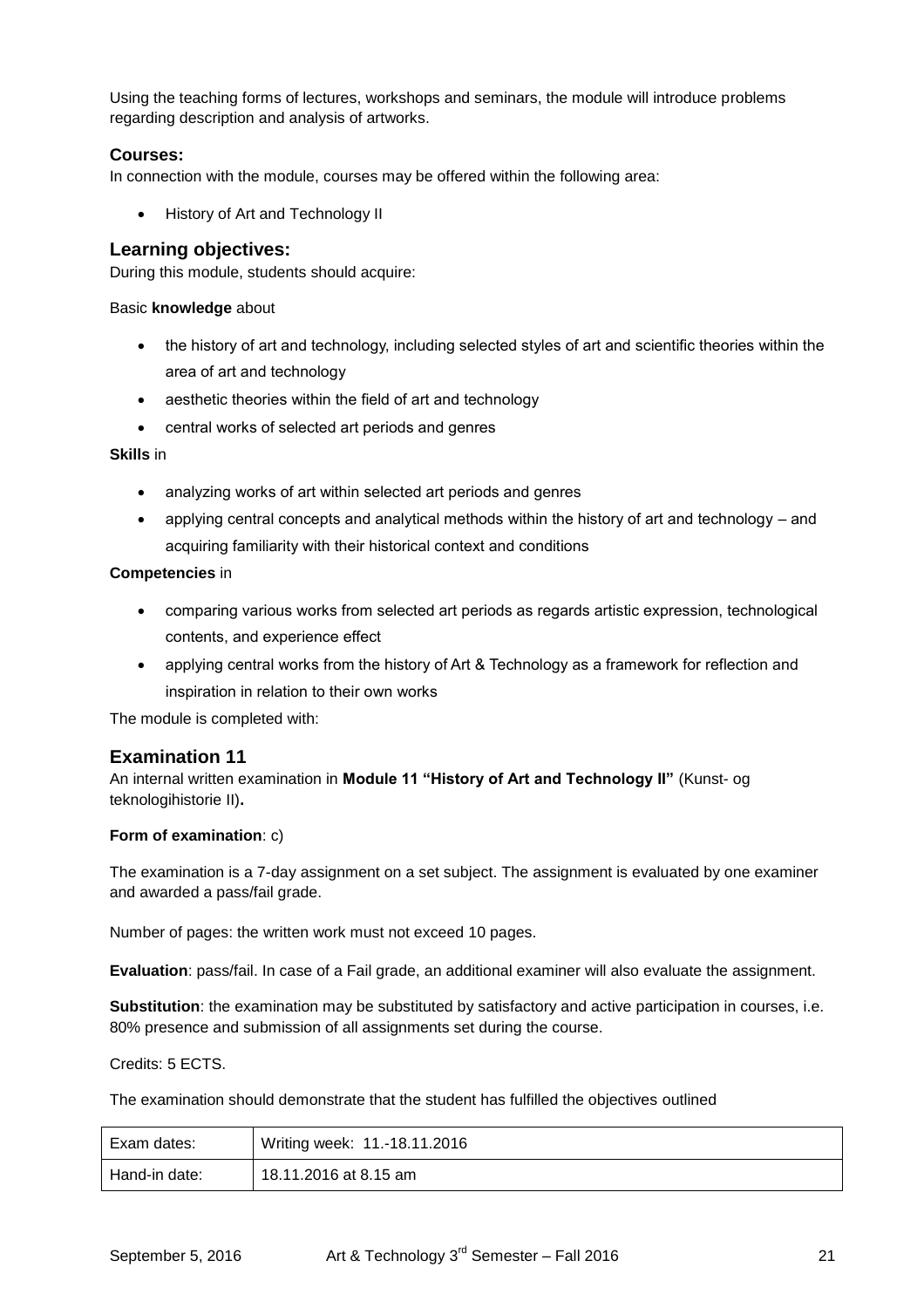| To: | Through Digital Exam |
|-----|----------------------|
|-----|----------------------|

## **Scope and expectations:**

The basic goal of the course is to teach the students to operate with aesthetic theories when they analyze artifacts, and to have a basic notion of the different meta-theoretical discourses (phenomenology, hermeneutics, structuralism, (neo)kantianism, poststructuralism) in the field of modern culture and art "before the digital revolution' (decadence, modernism, avant-garde, kitsch, and post-modernism).

It is also a sub-goal of the course to teach the students to write expositions based on theories and the analysis of artifacts.

The students are expected to read one primary text for each lecture – and each lecture will center on this text. The students are expected to prepare either to do 5 minutes talks about the primary text, i.e. using one of the basic elements of expository writing – resume, paraphrase, controlling idea, argument or voice; Or, to use the text in the analysis of an artwork. During the course, each student should do one presentation in order to qualify for the (reduced) final assignment.

The course will be concluded with each student writing an exposition on a chosen topic from the course that will be marked. If the student has qualified for it (minimum 80% physical attendance and all assignments), the length of the exposition should be max. 5 pages with a free topic from the semester's teaching. If the student does not qualify, the examination will be as described above under 'form of examination./c)'.

# **Course: History of Art and Technology II**

5 ECTS

# **Lesson 1: Introduction to History of Art and Technology II. 20th century art and technology I**

Lecture

Brief description: Based on the text by Botin/Jamison the lecture focuses on selected works by artists from the 20th century in order to investigate the relationship between art and technology in the 20th century. Group work and class discussions.

Distribution of assignments.

Lecturer:

Line Marie Bruun Jespersen

#### **Literature**

|                                                              | Pri. lit.<br>no of p. | Sec. lit.<br>no of p. | Dig.<br>upload |
|--------------------------------------------------------------|-----------------------|-----------------------|----------------|
| Lars Botin, Andrew Jamison: The Hybrid Imagination. Chapter  | XХ                    |                       | <b>ves</b>     |
| Stephen Farthing. Art the Whole Story. Thames & Hudson. 2012 |                       | pp. 316-<br>449       |                |

# **Lesson 2: History of Installation Art I**

Lecture

This lecture focus installation art, that falls under the title "The Dream Scene" in Claire Bishops book: Installation Art – A Critical History.

Group work and discussions on central examples handed out during the lecture.

ArT3: Student presentation on Allan Kaprow: Essays on the Blurring of Art and Life.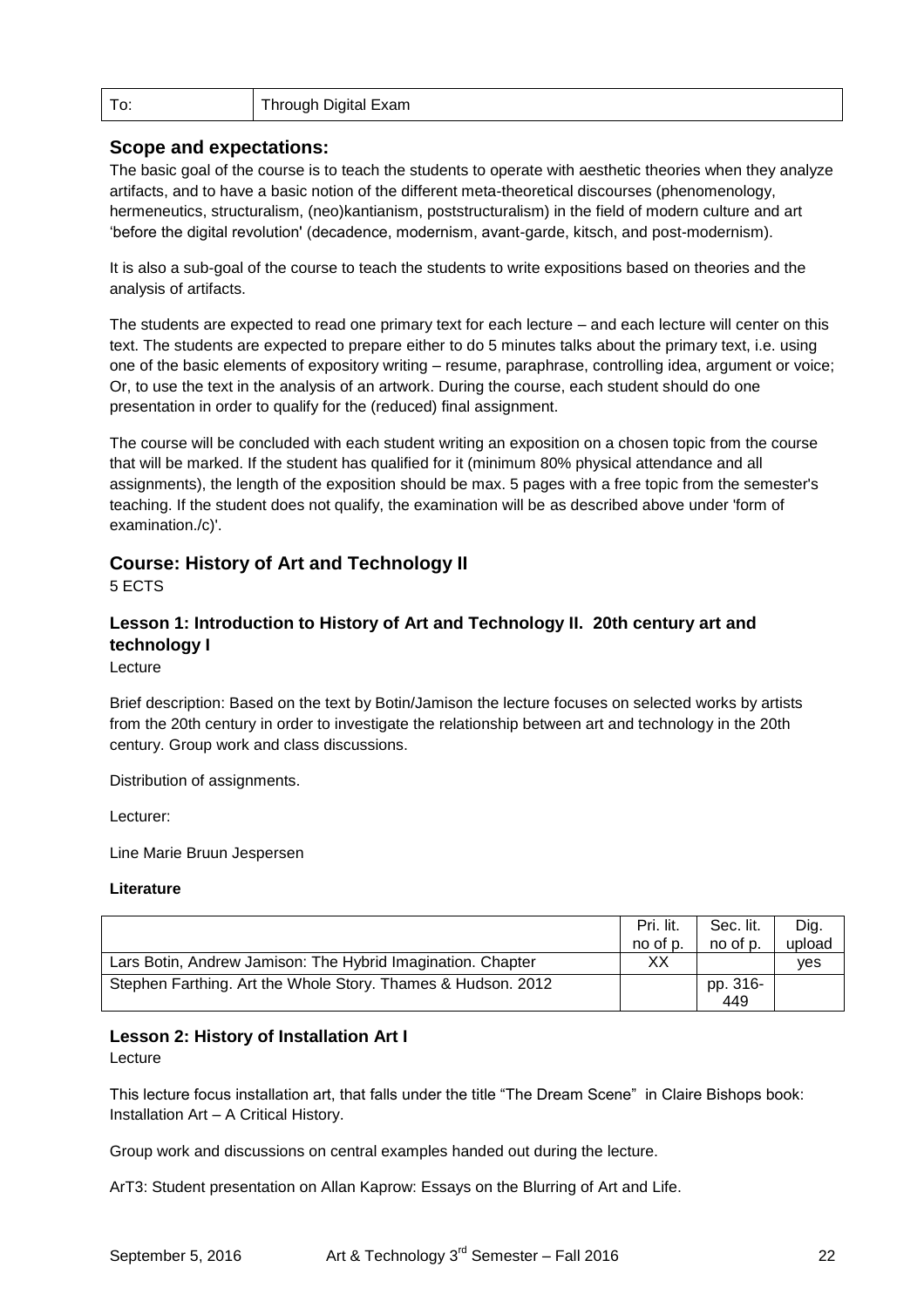Paper assignment: Research: find at least 70 pages from at least 3 different sources that can help you broaden and deepen your understanding of your assigned artwork. Search for texts/articles about the artwork, the artist, the theme in the artwork, similar art/artists etc

Lecturer:

Line Marie Bruun Jespersen

#### **Literature**

|                                                                           | Pri. lit. | Sec. lit. | Dig.   |
|---------------------------------------------------------------------------|-----------|-----------|--------|
|                                                                           | no of p.  | no of p.  | upload |
| Claire Bishop: Installation Art. A Critical History. Tate Publishers 2005 | pp. 6-81  |           | yes    |
| Anne Ring Petersen: Installationskunsten. Mellem billede og scene.        | pp.471-   |           | yes    |
| Museum Tusculanums Forlag. 2009                                           | 488       |           |        |
| Anne Ring Petersen: Installationskunsten. Mellem billede og scene.        |           |           |        |
| Museum Tusculanums Forlag. 2009                                           |           |           |        |
| Julie H. Reiss: From Margin to Center. The spaces of installations art.   |           | XX.       |        |
| MIT Press. 2001                                                           |           |           |        |

## **Lesson 3: History of Installation Art II**

Lecture

This lecture focus on what Claire Bishop calls "Heightend Perception" in Installation Art – A Critical History. Group work and discussions on central examples handed out during the lecture.

ArT3: Student presentation on: Michael Fried. Art and Objecthood.1967

Lecturer:

Line Marie Bruun Jespersen

#### **Literature**

|                                                                           | Pri. lit. | Sec. lit. | Dig.   |
|---------------------------------------------------------------------------|-----------|-----------|--------|
|                                                                           | no of p.  | no of p.  | upload |
| Claire Bishop: Installation Art. A Critical History. Tate Publishers 2005 | pp. 48-   |           |        |
|                                                                           | 81        |           |        |
| Michael Fried: Art and Objecthood. 1967                                   | xх        |           |        |
| Anne Ring Petersen: Installationskunsten. Mellem billede og scene.        | pp.471-   |           | yes    |
| Museum Tusculanums Forlag. 2009                                           | 488       |           |        |
| Anne Ring Petersen: Installationskunsten. Mellem billede og scene.        |           | ХX        |        |
| Museum Tusculanums Forlag. 2009                                           |           |           |        |
| Julie H. Reiss: From Margin to Center. The spaces of installations art.   |           | XХ        |        |
| MIT Press. 2001                                                           |           |           |        |

# **Lesson 4: History of Installation Art III**

Lecture

This lecture focus on "Mimetic Engulfment" in: Installation Art – A Critical History.

Student presentation on Jaques Lacan: The Mirror Stage. (Page numbers missing)

Lecturer:

Line Marie Bruun Jespersen

| .<br>- -<br><br>'rı. lıt.<br>. | Sec. lit.   | Diq.   |
|--------------------------------|-------------|--------|
| of p.<br>no                    | no<br>of p. | upload |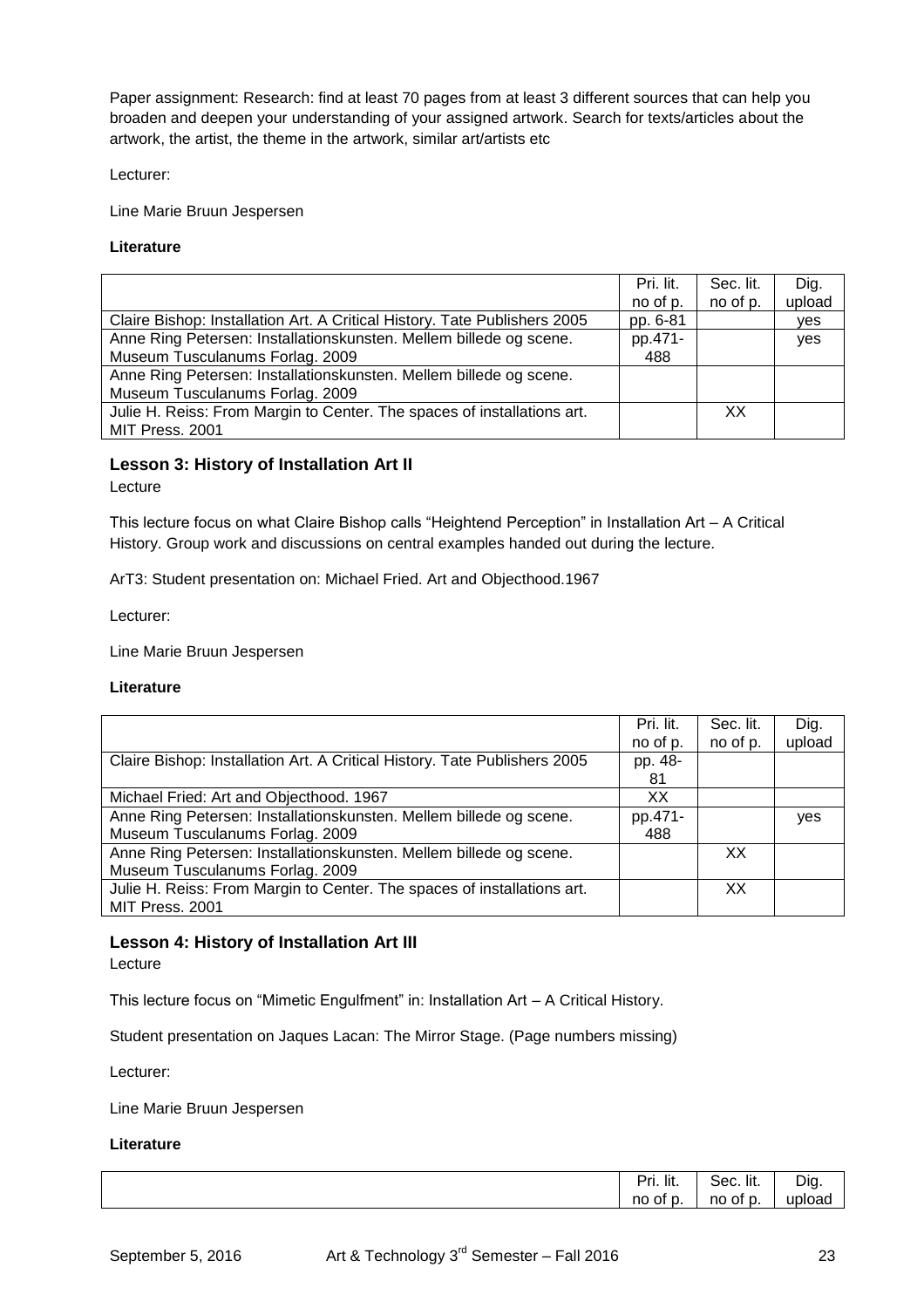| Claire Bishop: Installation Art. A Critical History. Tate Publishers 2005 | pp. 82-<br>101 |  |
|---------------------------------------------------------------------------|----------------|--|
| Jaques Lacan: The Mirror Stage.                                           | v٧             |  |

# **Lesson 5: History of Installation Art IV**

Lecture

This lecture focus on "Activated Spectatorship" in: Installation Art – A Critical History. Group work and discussions on central examples handed out during the lecture.

Student presentation on Nicolas Bourriaud: Relational Aesthetics.

Lecturer:

Line Marie Bruun Jespersen

#### **Literature**

|                                                                           | Pri. lit. | Sec. lit. | Dig.   |
|---------------------------------------------------------------------------|-----------|-----------|--------|
|                                                                           | no of p.  | no of p.  | upload |
| Claire Bishop: Installation Art. A Critical History. Tate Publishers 2005 | pp. 102-  |           |        |
|                                                                           | 133       |           |        |
| Nicolas Bourriaud: Relational Aesthetics.                                 | XX        |           |        |
|                                                                           |           |           |        |
| Claire Bishop: Artificial Hells.                                          |           | xх        |        |
| Claire Bishop: The Social Turn. Collaboration and its discontents. Art    |           | XХ        |        |
| Forum. Feb. 2006: http://newsgrist.typepad.com/files/claire-bishop-the-   |           |           |        |
| social-turn-collaboration-and-its-discontents-in-2006-artforum.pdf        |           |           |        |

# **Lesson 6: 20th century art and technology**

Lecture

Based on the Introduction to Art Since 1900 the lecture focuses on various analytical/theoretical strategies for understanding and analysing art. The lecture focus on selected artists from the 20th century and their work. Exercises in art analysis (group work) will be part of this lecture.

4 group presentations, based on the main themes of the introduction to Art Since 1900. Guidelines for the presentations will be handed out in lecture 1. Comparison and discussion of the results of Bishop and Buchloh, Krauss, Foster et. al

Lecturer:

Line Marie Bruun Jespersen

|                                                                      | Pri. lit. | Sec. lit. | Dig.   |
|----------------------------------------------------------------------|-----------|-----------|--------|
|                                                                      | no of p.  | no of p.  | upload |
| Hal Foster, Roslind Krauss, Yves-Alain Bois, Benjamin H. D. Buchloh: | XX.       |           | yes    |
| Art Since 1900. Modernism, Antimodernism, Postmodernism. Thames &    |           |           |        |
| Hudson, 2012                                                         |           |           |        |
| Anne D'Aleva: Methods and Theories of Art History. Lawrence King     | pp.5-15   | pp.15-    |        |
| Publishing. 2012                                                     |           | 151       |        |
| Stephen Farthing. Art the Whole Story. Thames & Hudson.              |           | 2012      |        |
|                                                                      |           | pp.452-   |        |
|                                                                      |           | 459, pp.  |        |
|                                                                      |           | 484-      |        |
|                                                                      |           | 491,      |        |
|                                                                      |           | 497-      |        |
|                                                                      |           | 508.      |        |